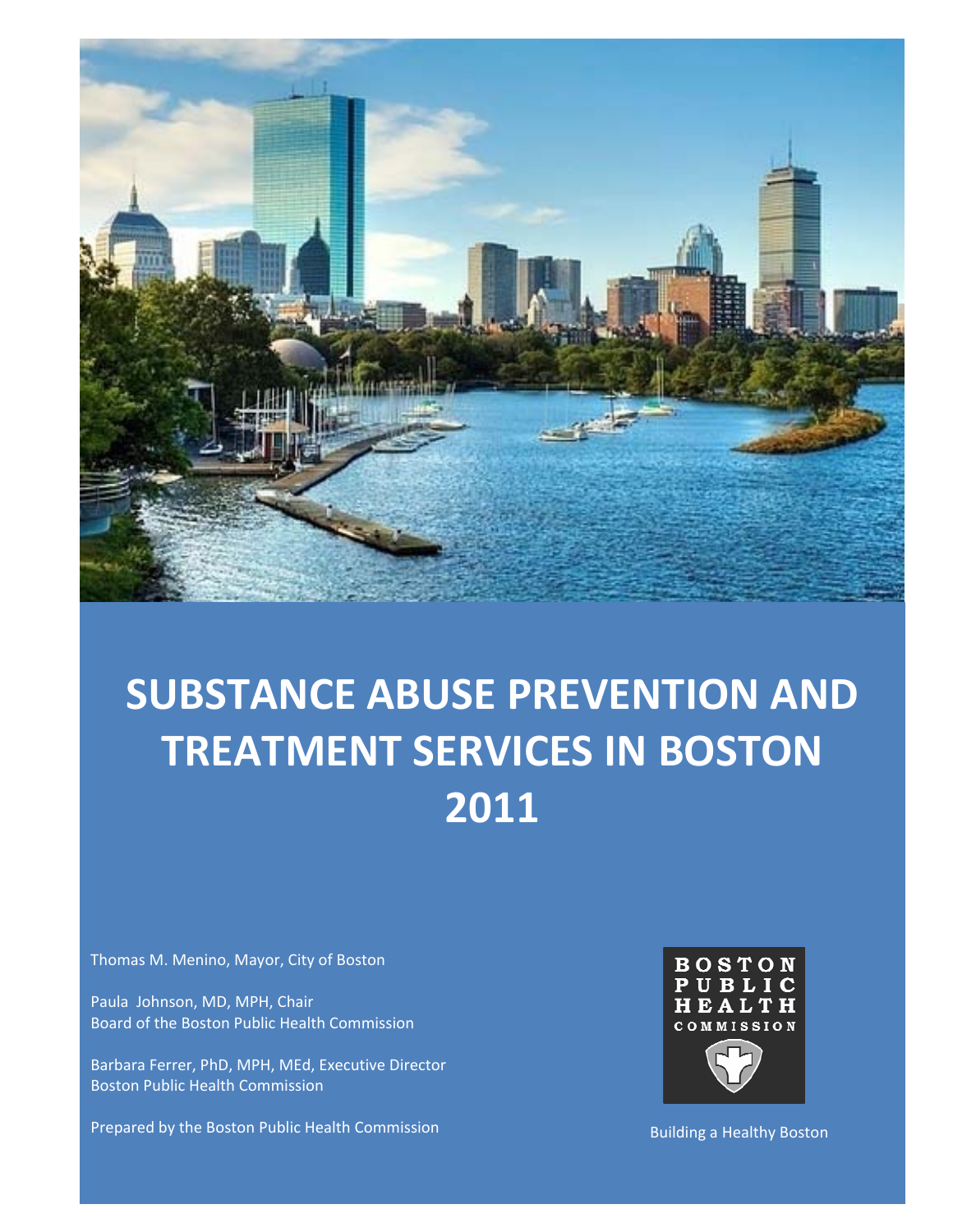# **Table of Contents**

| Appendix A - Understanding the Distinction Between Substance Use, Abuse and Dependence17 |
|------------------------------------------------------------------------------------------|
| Appendix B - Programs and Services Available Directly Through the Boston Public Health   |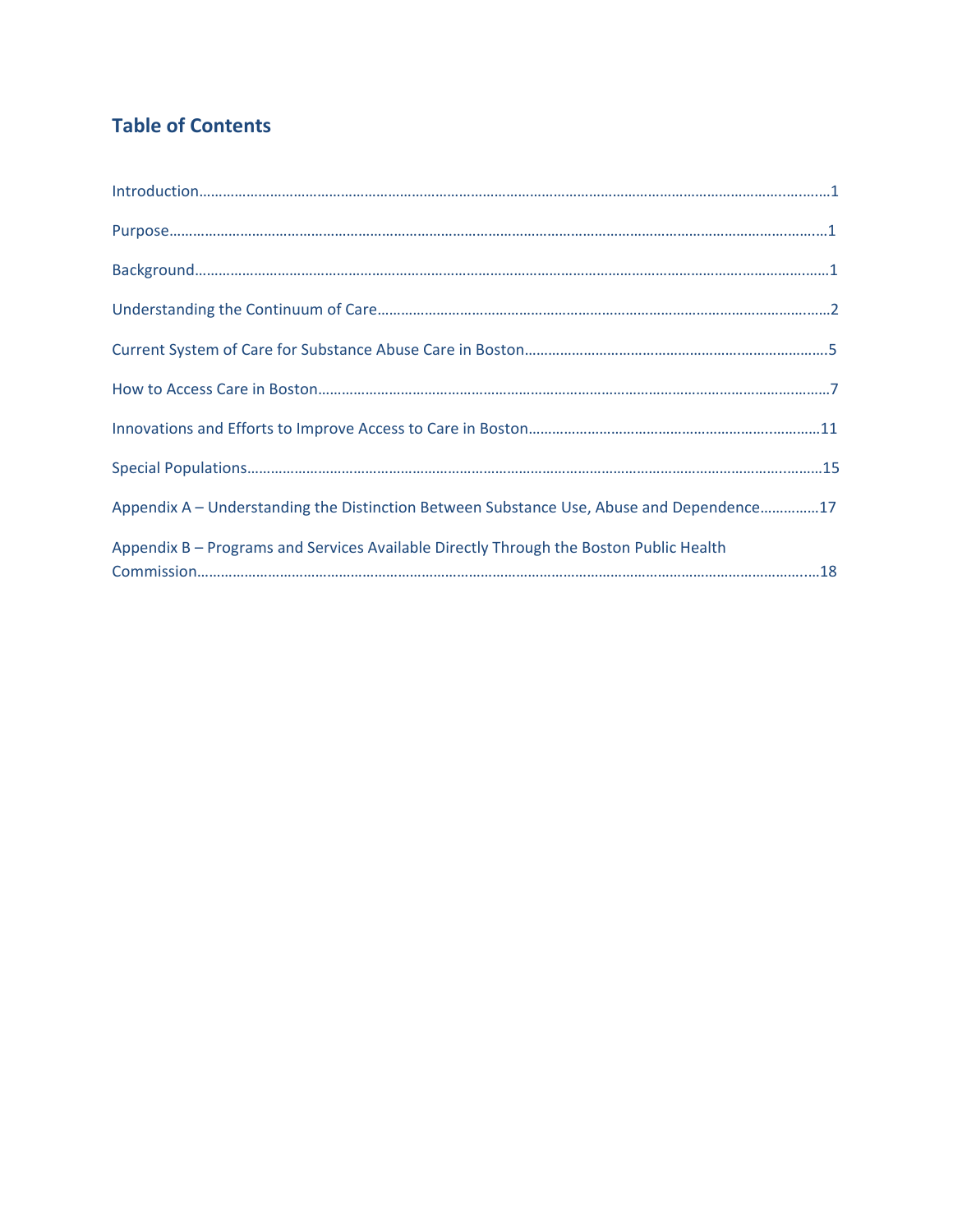#### **INTRODUCTION**

Substance abuse and addiction are acknowledged public health issues that pose significant problems for the health, social, and economic welfare of every community and have devastating effects on all realms of the population (National Institute on Drug Abuse [NIDA],  $2007$ <sup>[1](#page-2-0)</sup>.

Addiction, in particular, is a chronic relapsing disorder that has many negative consequences to individuals, families and communities. It is a complex public health problem that requires comprehensive treatment to address the multiple components of this disease.

For this reason, the City of Boston has a comprehensive system of care offering a wide array of prevention, treatment, and recovery support services designed to meet the unique and varied substance related needs of its individual residents, families and communities.

#### **PURPOSE**

This report is a compendium to the Boston Substance Abuse 2011 Report, which describes drug and alcohol use in Boston. The purpose of this report is to describe the substance abuse services in Boston including:

- The current system of care including detailed descriptions of the variety of treatment options available
- Prevention efforts supported by the Boston Public Health Commission (BPHC) and neighborhood substance abuse coalitions
- Substance abuse-related services offered directly through the BPHC
- Information on how to access substance abuse related services
- A description of the BPHC efforts to increase innovation and access to substance abuse services

#### **BACKGROUND**

This report was produced by the Boston Public Health Commission's Bureau of Addictions Prevention, Treatment and Recovery Support Services.

 $\overline{a}$ 

The Boston Public Health Commission serves as the City of Boston's local health department. It was founded by Paul Revere and is the nation's oldest local health department. Its mission is to protect, promote and preserve the health and well being of all Boston residents, particularly the most vulnerable. It fulfills this mission through a

<span id="page-2-0"></span> $<sup>1</sup>$  A distinction exists between substance use, abuse and dependence. For more information on this</sup> distinction, please see Appendix A. For the purposes of this report, treatment services are for people who experience substance abuse or dependence (i.e. addiction), prevention activities aim to prevent use from progressing to abuse or dependence and any use among youth. Risk reduction services are available to the whole spectrum of use to dependence.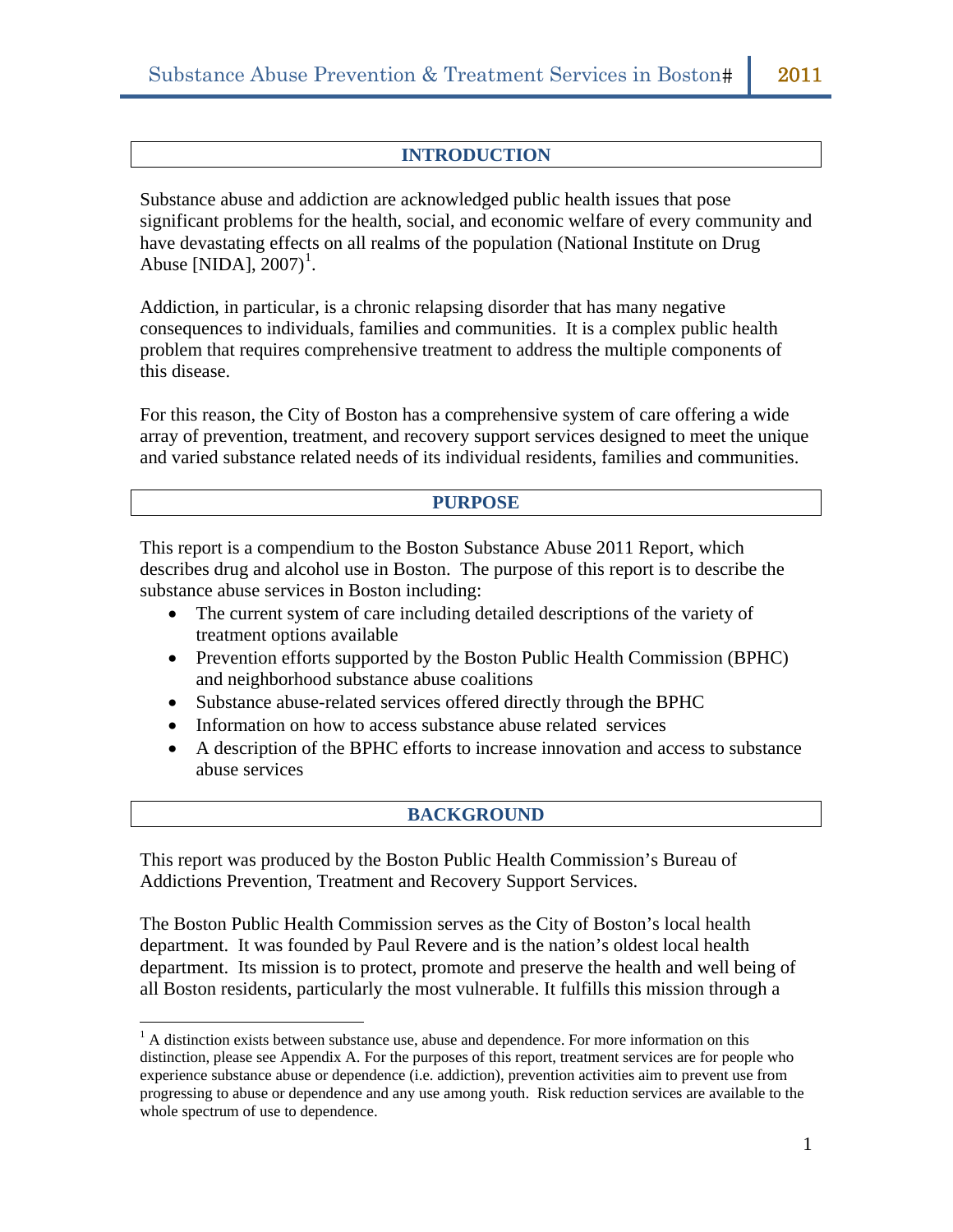bureau structure that provides public health programming and other services across six bureaus:

- 1. Child, Adolescent and Family Health
- 2. Community Initiatives
- 3. Emergency Medical Services (EMS) and Public Health Preparedness
- 4. Homeless Service
- 5. Infectious Disease, and
- 6. Addictions Prevention, Treatment and Recovery Support Services

In addition, the Commission leads centralized efforts in the City around public health research and evaluation, policy and planning, advocacy and the elimination of health inequities.

The Boston Public Health Commission's Bureau of Addictions Prevention, Treatment and Recovery Support Services provides addictions prevention, risk reduction and treatment services<sup>[2](#page-3-0)</sup>, as well as other addiction resources and referral, to Boston residents.

The Bureau's mission is to set the direction and priorities for the City's comprehensive system of prevention, addiction and recovery support services in order to make progress toward restored health, sustained recovery, and support the reintegration and active participation into family life of the residents of Boston, their families and neighborhoods affected by substance abuse.

# **UNDERSTANDING THE CONTINUUM OF CARE**

A variety of treatment options  $exist^3$  $exist^3$  across a continuum of care for individuals seeking treatment from drugs or alcohol in Boston. However, navigating this continuum and understanding the types of treatment available, and appropriate, can often be confusing. Below is a list of the various types of treatment services available with short descriptions for each to help better understand the services and supports that are available within Boston.

# **Prevention**

 $\overline{a}$ 

Effective substance abuse prevention includes education, but must go far beyond education to provide realistic and attractive alternatives to substance use, change community norms about substance use, and be supported by public health policies and regulations that limit access to legal and illegal substances, including marketing access, for community members, particularly young community members. Consistently, the

<span id="page-3-0"></span> $2^2$  For a full list of programs and services available through the Boston Public Health Commission's Bureau of Addictions Prevention, Treatment and Recovery Support Services, see Appendix B.

<span id="page-3-1"></span><sup>3</sup> The section *How to Access Care in Boston* contains more information regarding how to access the range of services including how to choose which modality is right for you or your loved one.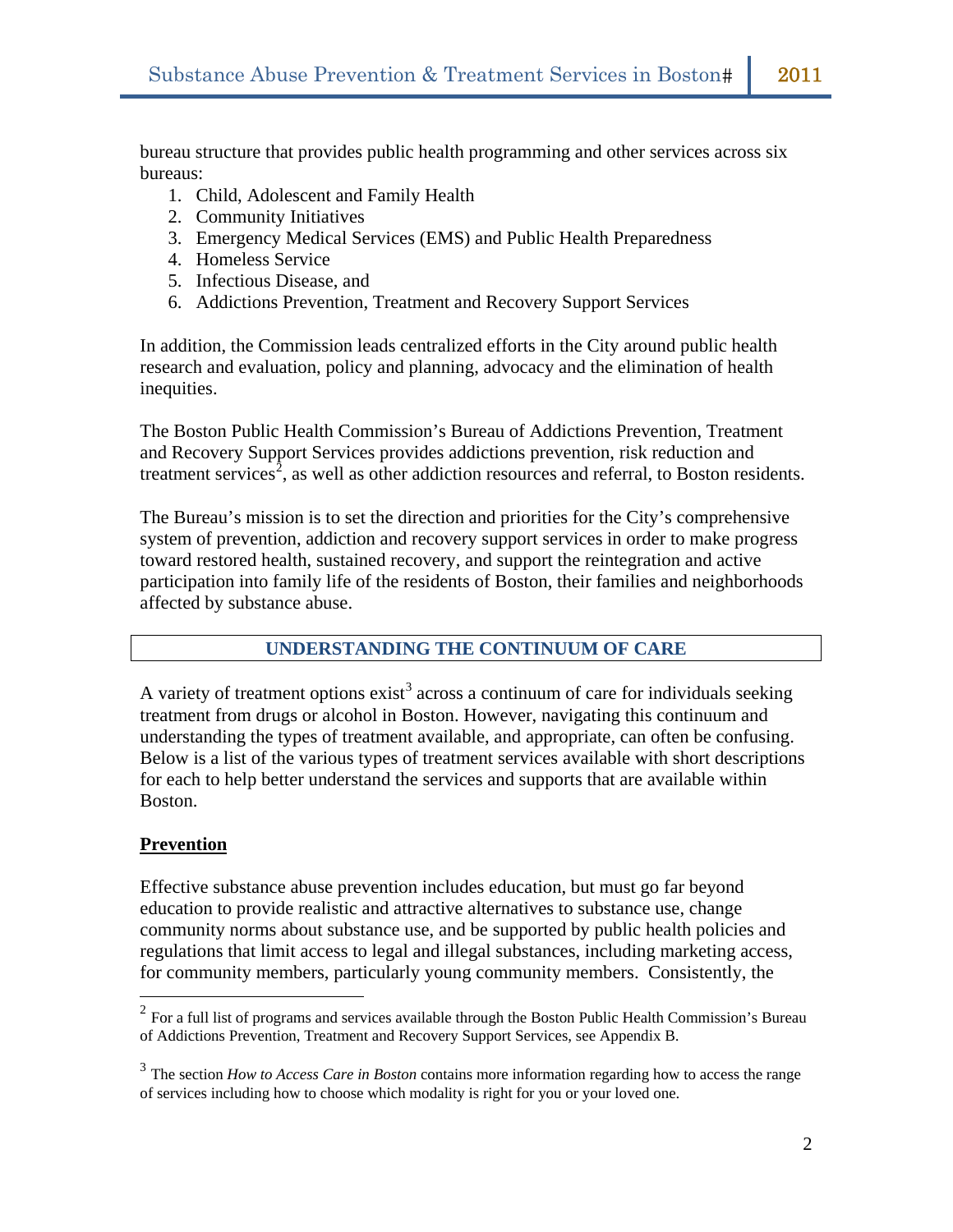most effective prevention efforts for young people involve youth in the design and implementation of those efforts- youth voice and beliefs need to be clearly visible.

# **Risk Reduction**

Despite aggressive prevention efforts, substance abuse continues to be a reality in every community in Boston. Risk reduction services are provided for people who use substances because this is a group of people whose health and wellbeing is particularly vulnerable. Risk reduction includes counseling on safer substance use and overdose prevention and providing materials for this such as needle exchange and overdose rescue kits. Risk reduction services are often a substance user's first entry into the continuum of care and risk reduction program staff are well trained in how to assess treatment readiness and support people's transition into substance abuse treatment services when appropriate.

# **Types of Treatment**

**Acupuncture** has been shown to be an important component of substance abuse treatment plans, though it is not usually considered substance abuse treatment by itself. Acupuncture can decrease cravings and anxiety, which is particularly important in preventing relapse during the early stages of treatment. Acupuncture usually takes 30-60 minutes and can be repeated multiple times per week, depending on the plan that the substance user and trained acupuncturist develop.

**Aftercare Support and Self Help-** AA, NA, SMART Recovery, Rational Recovery and more are groups for addicted people that meet daily, monthly or weekly. The many different groups operate under various models and philosophies. People should experiment with which group resonates the best for them.

Groups such as Al-Anon, Al-ATeen, Learn 2 Cope, GRASP (Grief Recovery After a Substance Passing) and others are for loved ones of substance users or for people who have lost someone to substance use. Because addiction recovery is a process that usually involves family, friends and loved ones, it is worthwhile to consider support and/or self help groups for people close to the substance user as part of a holistic and inclusive treatment plan.

**Assessment Counseling,** which takes approximately one hour, is a meeting with a specialist who gathers information about the individual's situation, and helps the individual seeking treatment to identify and plan the most appropriate treatment path with the highest rate of success for the individual. Assessment counseling helps to support and guide the individual through the treatment process and engage their family.

**Civil Commitment (also called Section 35)** is involuntary and court mandated inpatient substance abuse treatment. Massachusetts General Laws Chapter 123, Section 35 permits the courts to involuntarily commit someone whose alcohol or drug use puts themselves or others at risk. Such a commitment can lead to an inpatient substance abuse treatment for a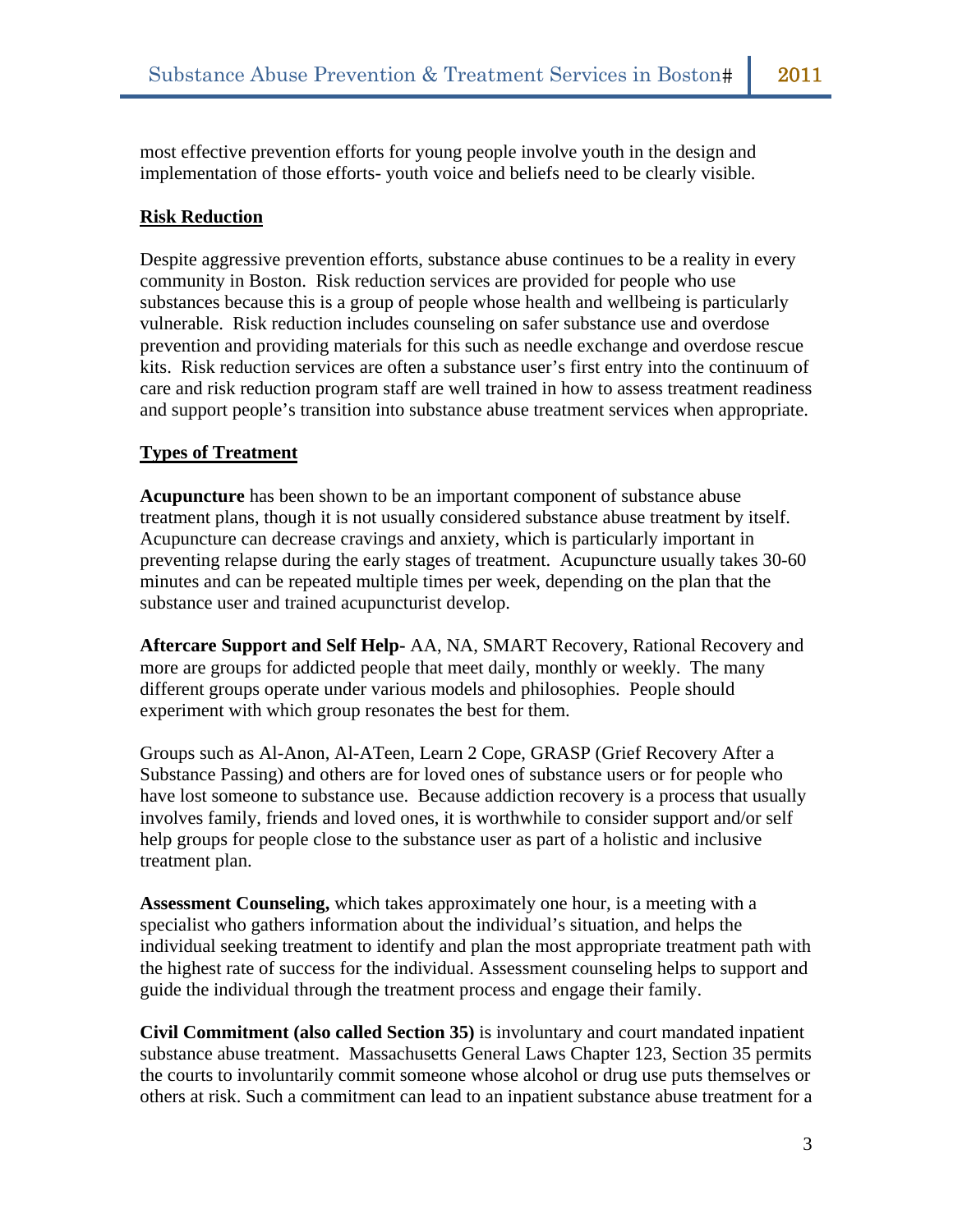period of up to 30 days. There are specific criteria for what qualifies for "risk". Because there are both potential benefits and serious risks to civil commitments, it is important to seek professional opinions and the experiences of other people who have been involved in this process with their loved one.

**Detoxification (Detox)/Acute Treatment** is a short term (5-7 day stay) treatment designed to alleviate or rid the body of the chemical dependence to drugs in a safe, medically supervised treatment environment. Detoxification is used primarily for patients seeking recovery from substances to which the body has formed a physical dependence such as alcohol and/or opioids<sup>[4](#page-5-0)</sup>. Individuals must be medically cleared prior to admittance. Detox should usually be considered a medical procedure that is part, but not all, of an addiction treatment plan.

**Holdings and Transitional Support Services (TSS)** are short-term residential settings with structured environments for individuals seeking continued treatment post-detox. These programs are typically accessed directly from detox centers until a long-term residential bed becomes available, usually to a maximum of 30 days. They do not accept anyone in need of medical supervision, such as treatment of infections or acute mental illness.

**Medication-Assisted Treatment** utilizes medications such as methadone or buprenorphine to treat opioid addiction and minimize cravings. Participants must receive counseling in conjunction with medication-assisted treatment.

**Outpatient Treatment** provides structured treatment in an outpatient environment. Many types exist which vary in intensity; anywhere from one to three days a week. Methadone maintenance counseling can be included. Individual, group and family therapy services are available at many outpatient centers.

**Recovery Homes (also known as halfway or sober homes)** are group homes for individuals who are in recovery and wish to begin to re-engage in activities such as school, work, etc. in a supportive, recovery-oriented environment. Some of these programs are not licensed and are not required to provide structured treatment on-site. However, therapy or self-help groups often do run on site. Abstinence from drug and alcohol use is most commonly monitored by regular drug testing. Stays range from three to 12 months.

**Rehabilitation (Rehabs)** includes detoxification and therapeutic support services provided within a hospital environment. Treatment length is approximately one to two weeks, and payment is typically through private insurance or self-pay.

 $\overline{a}$ 

<span id="page-5-0"></span> $4$  Opioids either come from the opium poppy or are synthetically made by a pharmaceutical company. Prescription opioids are usually prescribed for pain. Some examples are: fentanyl, OxyContin, morphine, Vicodin, Dilaudid, Percocet, Demerol, and Norco. Illegal opioids include heroin and opium. Both prescription and illegal opioids have a high risk of overdose and developing addiction.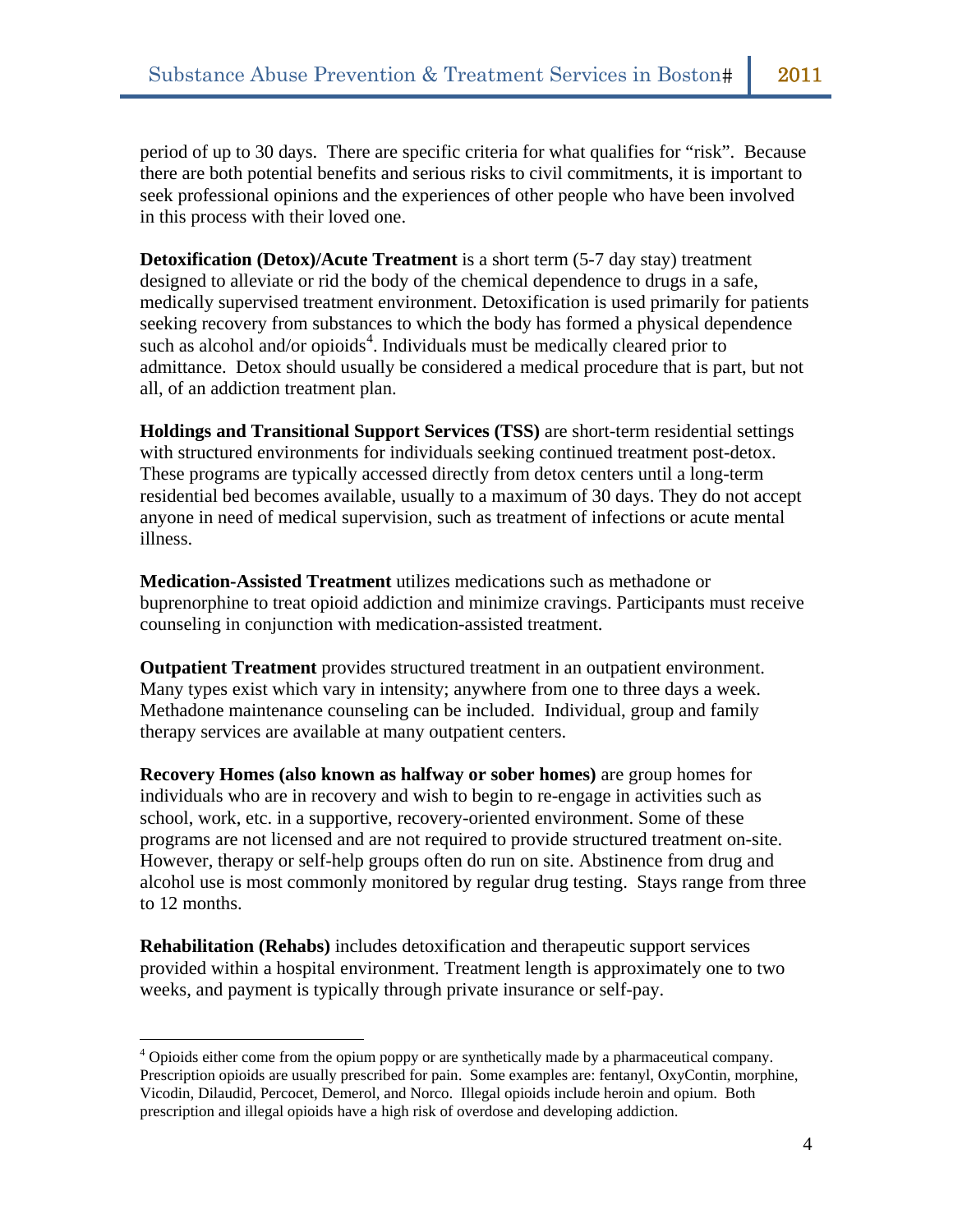**Residential Rehabilitations** are long term residential treatment programs which often require participation in structured treatment, abstinence confirmed by regular drug and alcohol testing and often require that residents seek some level of employment. Stays range from three to 12 months.

## **CURRENT SYSTEM FOR SUBSTANCE ABUSE CARE IN BOSTON**

Boston currently has a robust system of care for individuals, families, and communities affected by substance abuse with a variety of prevention, risk reduction and treatment options available across the continuum of care described above. These highlighted programs and services are provided directly through the BPHC as well other programs and services available within Boston.

# **Prevention**

Boston community prevention efforts utilize partnerships with neighborhood-level coalitions to increase knowledge and awareness of substance use, to address environmental barriers to risk reduction and treatment, and to build long-term capacity within Boston neighborhoods for addressing substance abuse. In addition to substance abuse prevention, there are several coalitions with a specific focus on underage drinking and opioid overdose prevention. The BPHC supports 16 neighborhood No-Drug Coalitions. To get involved or learn more about neighborhood-specific initiatives, individual contact information can be found in the INNOVATIONS section under the subheading *Get Involved*.

#### **Risk Reduction**

Risk reduction services are delivered using the philosophy of meeting drug users "where they are at" by focusing on safer drug use, while neither condoning nor condemning the use of substances. The goal is to reduce the negative health consequences associated with drug use, particularly HIV/AIDS, viral hepatitis, TB, skin, lung and heart infections and fatal and nonfatal overdose. The program utilizes a range of strategies to keep users engaged in the program, such as safe injection education, needle exchange, and overdose prevention education using nasal narcan. Boston is home to one of the largest overdose prevention and needle exchange/syringe disposal programs in New England. This program operates five days per week and offers mobile and fixed site services as well as street outreach, office-based service and home delivery.

 In August 2006, the Boston Public Health Commission passed a public health regulation that authorized an opioid overdose prevention program that included intranasal naloxone education and distribution of the spray to potential bystanders as well as family members of active users. Participants were taught by trained non-medical needle exchange staff. After 15 months, the program provided training and intranasal narcan to 385 participants who reported 74 successful overdose reversals. The program was expanded in 2007 to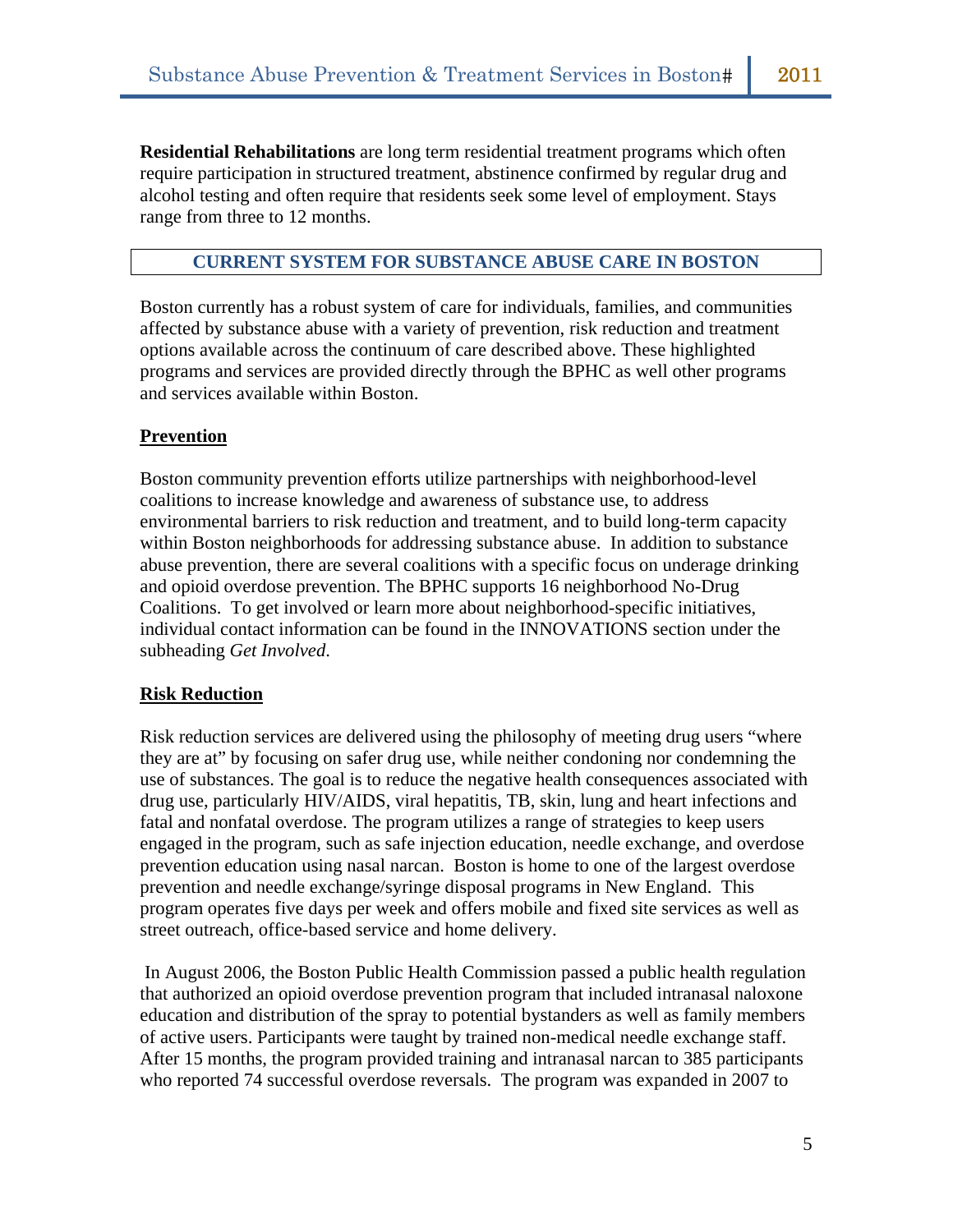include eight additional agencies in the Massachusetts serving 13 communities with Boston staff providing training and support across the state.

#### **Treatment**

#### **Acupuncture**

In Boston, there are numerous general acupuncture providers and two providers that specialize in relapse prevention and addiction, one at the BPHC Addictions Bureau.

#### **Aftercare Support and Self Help**

Many residential treatment programs will offer groups on site for clients. However, most Alcoholics Anonymous and Narcotics Anonymous meetings are located in community sites such as churches or community centers and are explicitly and intentionally not associated with formal substance abuse treatment services. There are currently over 150 AA or NA meetings occurring weekly in Boston.

#### **Assessment Counseling**

The BPHC operates a resource and referral center which provides independent assessment counseling and referrals to appropriate care.

#### **Civil Commitment (Section 35)**

In Massachusetts, there are separate Section 35 treatment facilities for men or women in Brockton and New Bedford, respectively, that serve residents from the entire state. There are no Section 35 treatment facilities located in Boston.

#### **Detoxification (Detox)/Acute Treatment**

There are 163 acute treatment beds available providing inpatient alcohol and drug detoxification across several Massachusetts Department of Public Health licensed programs in Boston and several additional beds that are part of hospital systems.

#### **Medication-Assisted Treatment**

For individuals seeking treatment from addiction to opioids, there are six methadone maintenance programs providing medication-assisted treatment, usually coupled with outpatient counseling and case management. There are also numerous office-based opioid treatment programs that use buprenorphine (Suboxone, Subutex), including most of the community health centers in Boston, as well as several large medical centers and many private physicians.

# **Outpatient Treatment**

There are 35 general and nine intensive outpatient treatment programs in Boston that are licensed to provide comprehensive substance abuse counseling on an outpatient basis.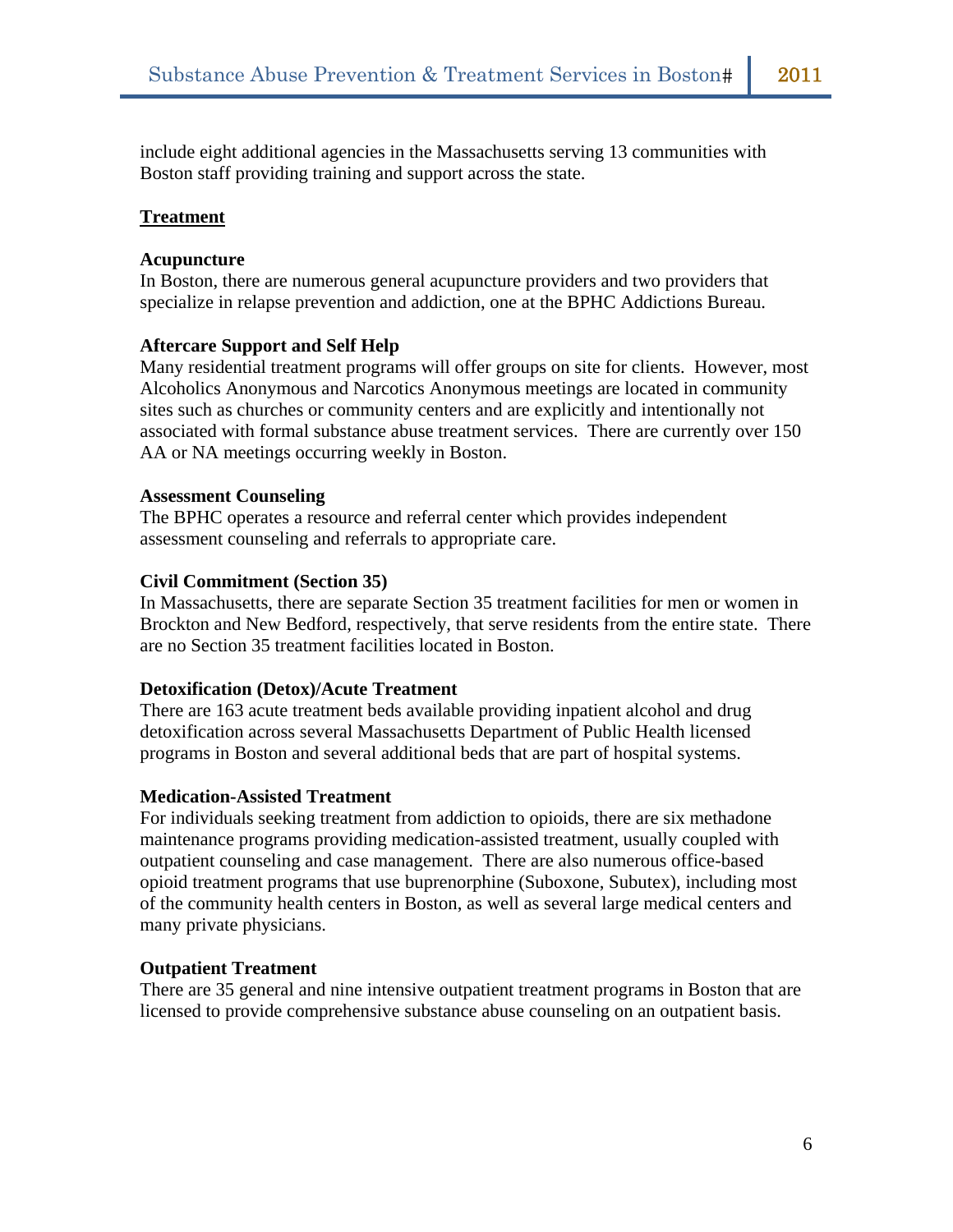# **Residential Treatment (including Holdings, TSS, Recovery Homes, Rehabs & Residential Rehabs)**

According to the Massachusetts Department of Public Health's Bureau of Substance Abuse Services, there are a total of 872 residential treatment beds available in the Boston.

This includes the following residential treatment services:

- Recovery homes providing medium intensity residential treatment services to individuals in recovery
- Specialized residential treatment program for families and specialized residential treatment programs for women and their children; all providing high intensity residential treatment to individuals in early recovery
- Specialized residential treatment for recently incarcerated people
- Therapeutic communities providing high intensity residential treatment services to women or men in different programs
- Youth residential treatment programs that provide high intensity residential treatment to youth in early recovery
- Transitional support programs that provides short term, residential treatment as a step-down service to individuals in recovery
- Residential facility for people who are dually diagnosed with a substance abuse disorder and mental illness

# **HOW TO ACCESS CARE IN BOSTON**

#### **Choosing Which Treatment Option is Right for You or Your Loved One**

Each of the various treatment modalities described above comes with its own benefits and costs. The appropriateness of each for individuals seeking treatment can vary greatly based on a number of factors including drug(s) of choice, drug use and treatment history and the individual's readiness for treatment, as well as his or her mental and physical health status. For this reason it is critical that the need for individuals seeking treatment to be triaged by qualified health professionals to determine and assess the most appropriate level of care.

#### **Payment for Services**

Substance abuse treatment services are paid for by insurance, self-pay by the patient or free care. Different services accept different forms of payment and patients should verify what is accepted at the time of service. Many of the services in Boston are subsidized with city, state and/or federal funds.

#### **What to Expect When Accessing Services**

The first step in accessing treatment services is usually an assessment. You or your loved one will be asked to provide a detailed history and much of this information will be used to develop a treatment plan. In addition to assessing substance use, several treatment options also require medical clearance, which requires an additional assessment to be sure that any possible acute medical conditions are addressed before going to detox or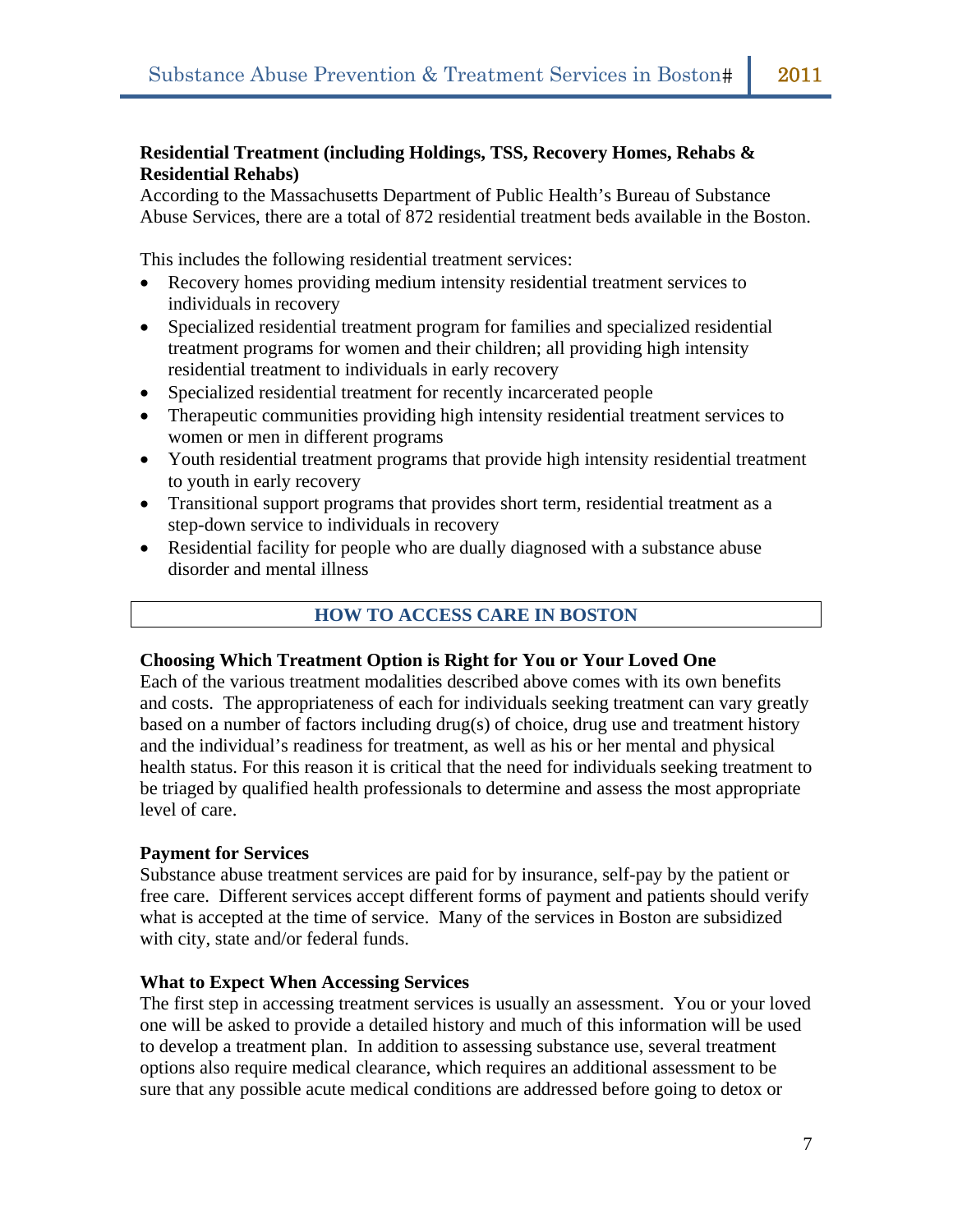starting a methadone program, for example. In some instances, the assessments are at different locations and the time between intake assessment and starting treatment may take several days. It is also common for treatment plans to change or be modified over the course of treatment as providers and patients jointly or individually see fit.

While a holistic treatment plan will include some level of involvement from family and loved ones, it is important to remember that substance abuse treatment, like all other forms of health care, is subject to the Health Insurance Portability and Accountability Act (HIPAA). This means that patient information is only available to people that the patient her/himself authorizes, unless the patient is a minor and the requestor of the information is his or her legal guardian.

All substance abuse treatment services should have clearly posted grievance procedures available. In this absence, please contact the Massachusetts Department of Public Health Substance Abuse HelpLine**:** 1-800-327-5050.

#### **Available Resources and Supports**

• **BPHC Resource and Referral Center**  774 Albany Street, Boston, MA 02118 617-534-5554

The Boston Public Health Commission's Resource and Referral Center works with individuals and their families to help them better understand and choose from the range of treatment services available to them. It provides walk-in substance abuse triage and level of care assessment including referrals to the City's outpatient counseling, acupuncture and opioid treatment services, as well as detoxification and residential programs provided by other agencies in Boston. As described below in *Efforts to Improve Access to Care in Boston,* plans are underway to expand this service in order to make it a one-stop shop for anyone seeking access to information or services related to substance abuse in Boston.

To access this service, please call or walk-in between the hours of 7AM and 3PM Monday through Friday.

• **Massachusetts Department of Public Health's Substance Abuse HelpLine**  The Massachusetts Department of Public Health (MDPH) offers web- and phonebased services to assist individuals seeking treatment for themselves and/or their loved ones.

# *Program Directory On-line*

MDPH's Substance Abuse Program Directory is available online at: <http://helpline-online.com/HelplineSearch.aspx>.

It allows individuals to search for licensed treatment programs throughout Boston by geographic location, treatment modality, population served and other search parameters.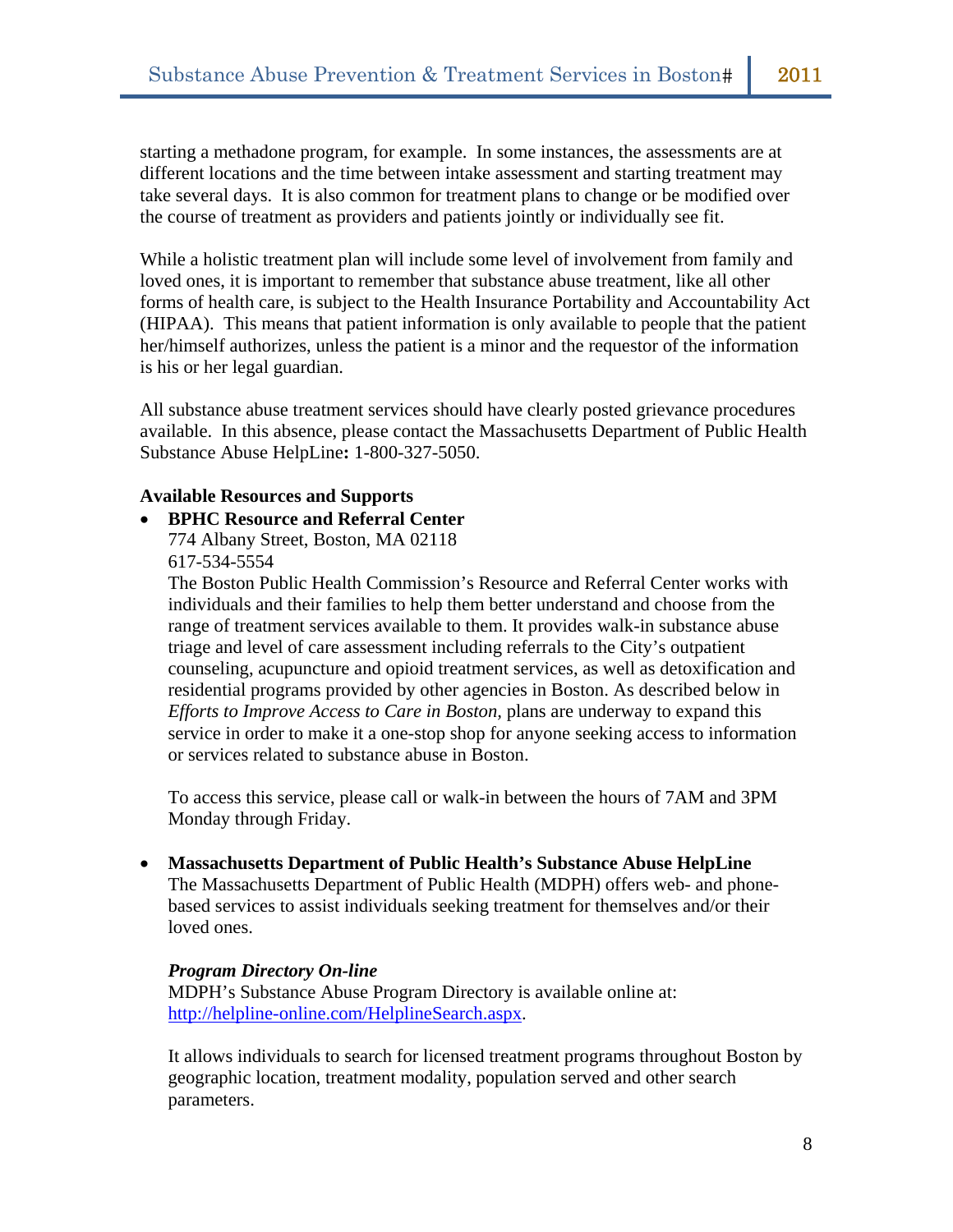#### *24-Hour Hotline*

The department also offers a 24-hour hotline (800-327-5050) to help connect individuals to a variety of substance abuse-related treatment and services.

• **Substance Abuse and Mental Health Administration (SAMHSA) Treatment Facility Locator** 

SAMHSA offers a web-based national treatment locator. SAMHSA endeavors to keep the Locator current. All information in the Locator is completely updated each year, based on facility responses to SAMHSA's National Survey of Substance Abuse Treatment Services. New facilities are added monthly. Updates to facility names, addresses, telephone numbers and services are made weekly, if facilities inform SAMHSA of changes. This Locator is available at: <http://findtreatment.samhsa.gov/>

#### • **Other Resources and Supports**

For individuals seeking access to self help programs such as NA, AA and/or Al-Anon, these programs also offer hotlines with more information about meeting schedules, locations and other information about how to access their programs:

Narcotics Anonymous 866-624-3578 Alcoholics Anonymous 617-426-9444 Al-Anon Family Groups 508-366-0556 Learn 2 Cope <http://www.learn2cope.org/> Grief Support After a Substance Passing (GRASP) [http://www.grasphelp.org/grasp\\_chapters.htm](http://www.grasphelp.org/grasp_chapters.htm)

#### **Other Issues to Consider When Choosing a Treatment Program**

When considering treatment options for yourself or a loved one, it is important to understand that no single treatment is the right treatment for all individuals and that recovery is a lifelong process, and for many relapse is part of the process. Many individuals will try a variety of treatment options before finding the one that is right for them. There are many paths to recovery.

#### **Treatment Readiness**

 $\overline{a}$ 

It is also important to evaluate and understand treatment readiness when discussing or deciding on treatment options. Not everyone is ready for treatment, and while the desire to act is understandable, options for involuntary treatment are limited and controversial. Evidence indicates that long term success of involuntary programs may be limited.

One way that many people think about quitting using drugs or alcohol and readiness is as a cycle. The image below turns the cycle into a spiral. There are several important points about this Stages of Change model<sup>[5](#page-10-0)</sup>. The first is that the stage that the person is at is up to the person. There are ways to influence behavior change, but interestingly, the

<span id="page-10-0"></span><sup>&</sup>lt;sup>5</sup> Prochaska, DiClemente and Norcross developed a version of the Stages of Change model in 1994, and people often modify it, including the authors. This variation was developed by HAMS.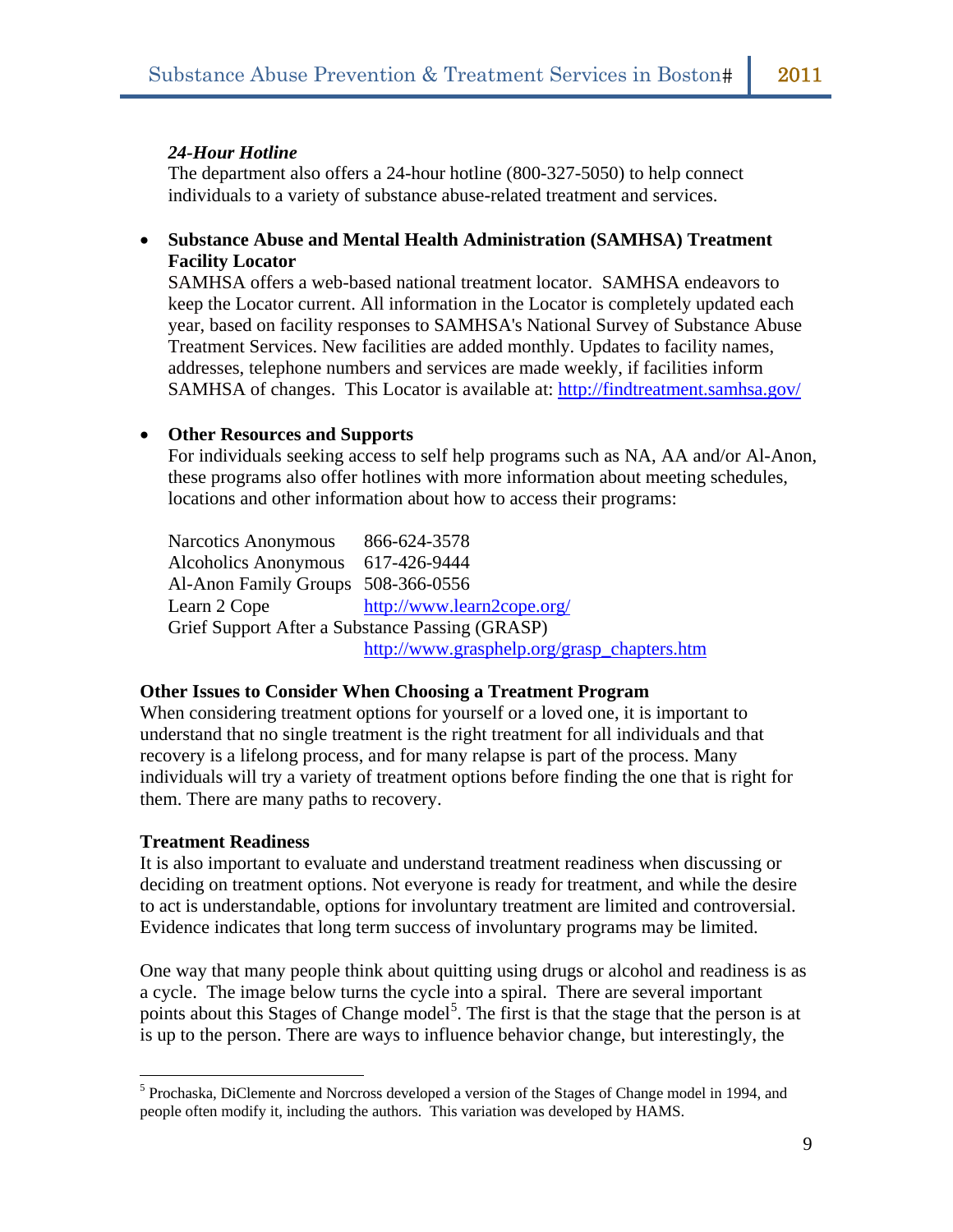most effective seems to be supporting the person to be in the stage they are in and not trying to push them to a different stage. Another point is the idea that there are different points where different messages, encouragement, advice and treatment options will and can be heard by someone making behavior change such as stopping using substances. Someone who is thinking about change (second stage) is in fact *thinking about it*– that means not ready for acting on the change (fourth stage). He or she may not react well to being encouraged to act (like go into treatment)- it may be better to encourage the person to think about the pros and cons of the behavior change. One more point is that relapse/sliding backwards/recycling is built into the model. It is part of what is expected sometimes.



For individuals not ready for treatment and their loved ones, there are a number of services available to help keep these individuals safe until they are ready to begin treatment. These programs, typically referred to as harm/risk reduction programs, offer education and supplies around safer substance use including needle exchange and overdose prevention using nasal narcan. These services are particularly important for people who are in these stages: not ready yet; thinking about it; preparing for action, and; sliding backwards or relapse.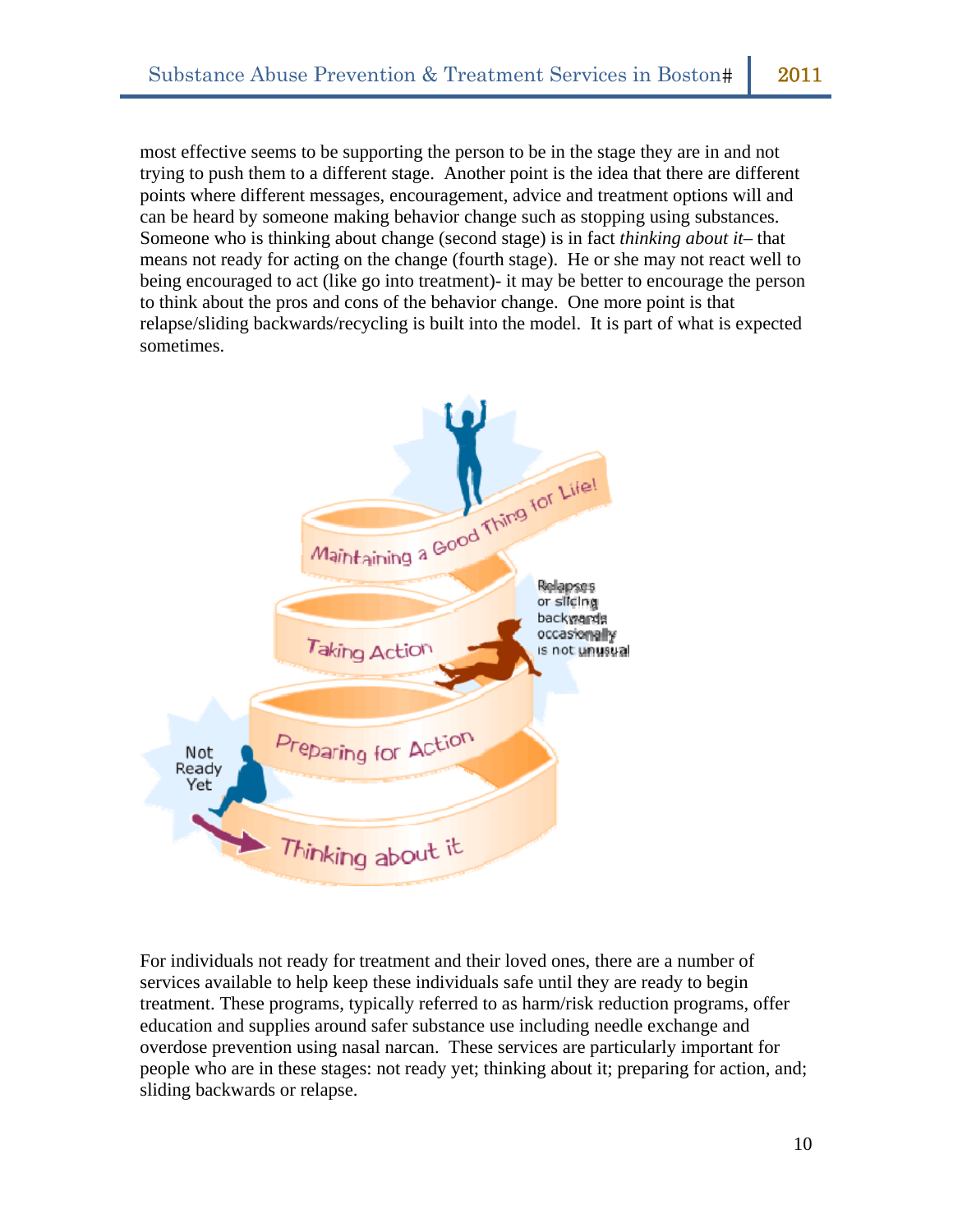#### **Realistic Expectations for Treatment and Recovery**

Because recovery is a process and addiction, like other chronic diseases involves periods of relapse, having realistic expectations will reduce some frustrations and disappointment for everyone involved. A concrete example is to change the words we use from unrealistic to realistic. Consider these suggestions from the Centers for Disease Control and Prevention (CDC):

| From                    | Tο                      |
|-------------------------|-------------------------|
| eliminate drug use      | reduce or stop drug use |
| recovered               | in recovery             |
| cured                   | treated and controlled  |
| on my own               | with help               |
| forever                 | one day at a time       |
| one-shot treatment      | ongoing process         |
| relapse is unacceptable | relapse happens         |

# **INNOVATIONS & EFFORTS TO IMPROVE TO ACCESS CARE IN BOSTON**

The City of Boston recognizes the need for increased access to quality, affordable treatment. It's Bureau of Addictions Prevention, Treatment and Recovery Support Services recently underwent a strategic planning process resulting in a number of proposed strategies to respond to this identified need.

#### **Development of an Expanded Resource and Referral Center**

The Bureau has developed a plan and identified funding to establish a centralized Resource and Referral Center for all services of the Bureau and its referral partners across Boston; expanding on the services currently provided by Central Intake and Room 5.

Working in tandem with city and state funded agencies in Boston, the Bureau will develop a resources and referrals center and process with an 800 number, a widely advertised program site and up to date referrals. This program will service as a one-stop center for individuals, families and communities seeking treatment and other resources for themselves or their loved ones.

#### **Improving Access to Comprehensive, Quality and Evidence-Based Treatment**

The Bureau has a long history of implementing innovative and responsive programming and has the demonstrated ability to attract state and federal funding.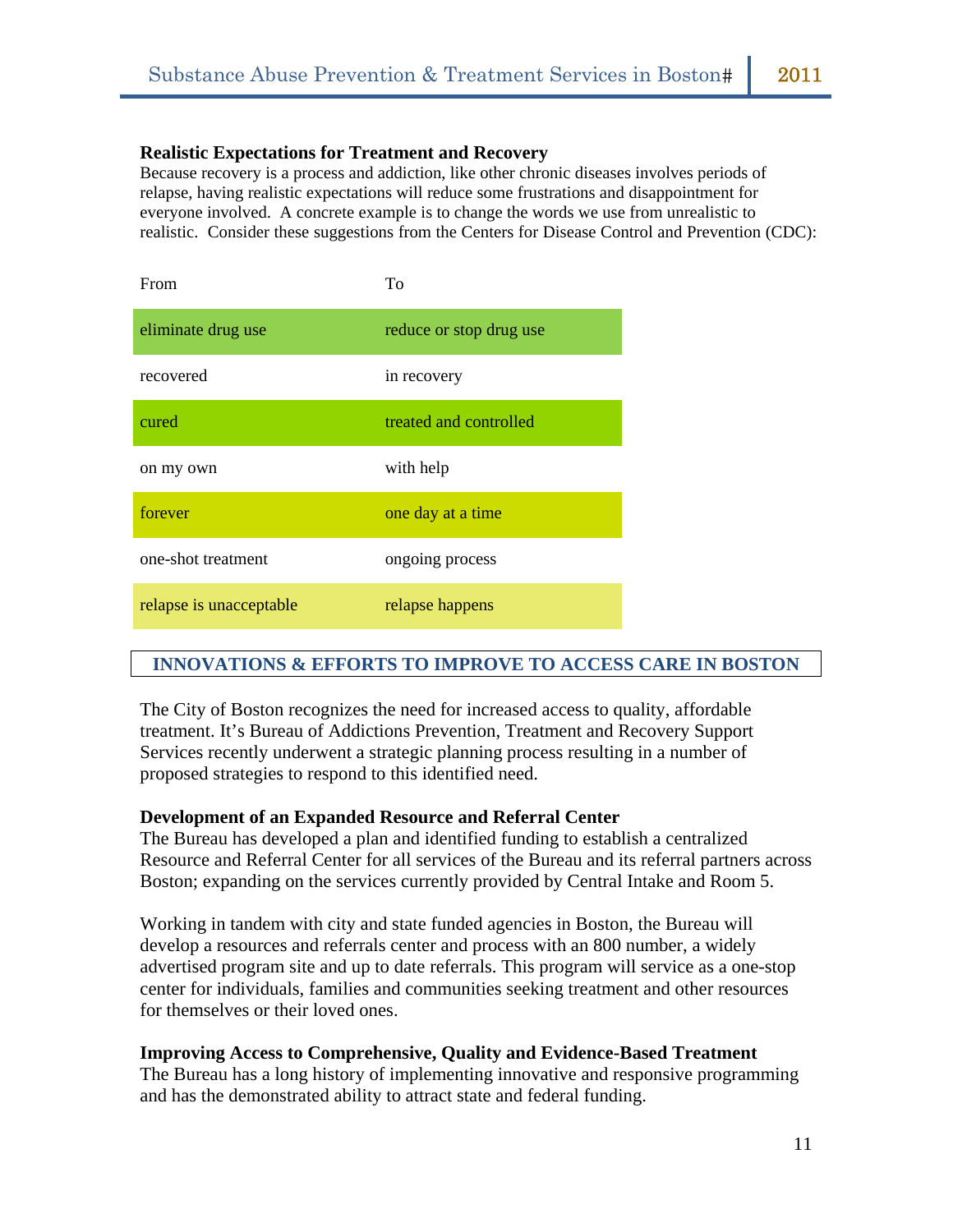The Bureau recently received an additional \$2.4 million to enhance services to men and women. The Safe and Sound Return (SSR) project will assist us to expand and enhance substance abuse treatment and reentry services for women returning to the community from incarceration. The Boston Consortium of Services for Men in Recovery (BCSMR) will allow us to expand and enhance treatment and recovery support services for Latino and African American Men ages 18 and older with a history of co-occurring (substance abuse and mental health) issues. Both of these programs will allow us to build on existing relationships with referral partners, as well as, build new partnerships to increase access to services for people who have historically not been well served by substance abuse treatment services.

In addition the Bureau's harm reduction and overdose prevention programming, which operates under the philosophy of meeting users "where they're at", provides education, training and safety supplies including needle exchange and nasal narcan training to active users. Their consistent presence in the community, along with their focus on the safety and well-being of active users, allows them to engage individuals who are not yet ready for treatment, building a relationship and trust, so that when individuals are ready to enter treatment, they have a resource in the community whom they trust to help connect them to services.

In order to continue to build on and promote this work, the Bureau has developed or adapted the following training materials:

- *Spirituality in Recovery:* An educational group curriculum for women in recovery (Spanish/English)
- *Women's Leadership Training Institute*: An educational group curriculum for Women in recovery (Spanish/English).
- *Economic Success in Recovery*: An educational group curriculum for women in recovery (Spanish/English).
- *Pathways to Family Reunification:* An educational group curriculum for women in recovery (Spanish/English).
- *Integrated Substance Abuse, Mental Health and Trauma Treatment with Women:* A case study workbook for staff training (Spanish/English).
- *Saber es Poder: Modelo de Trauma y Recuperación para Mujeres Latinas.* (A Spanish translation and cultural adaptation of Maxine Harris' Trauma Recovery and Empowerment manual).
- *Men's Leadership:* An educational peer leadership curriculum for men in recovery.
- *MTREM:* A trauma informed treatment curriculum for men.
- *Moment-by-Moment in Women's Recovery: A Mindfulness-Based Approach to Relapse Prevention.* An educational group curriculum for women in recovery.
- *Women's Leadership and HIV/AIDS Prevention Training Institute:* An educational group curriculum for women in recovery.
- *Opioid Overdose Prevention for Friends and Family Members:* A curriculum for overdose prevention and management skill enhancement (Spanish/English).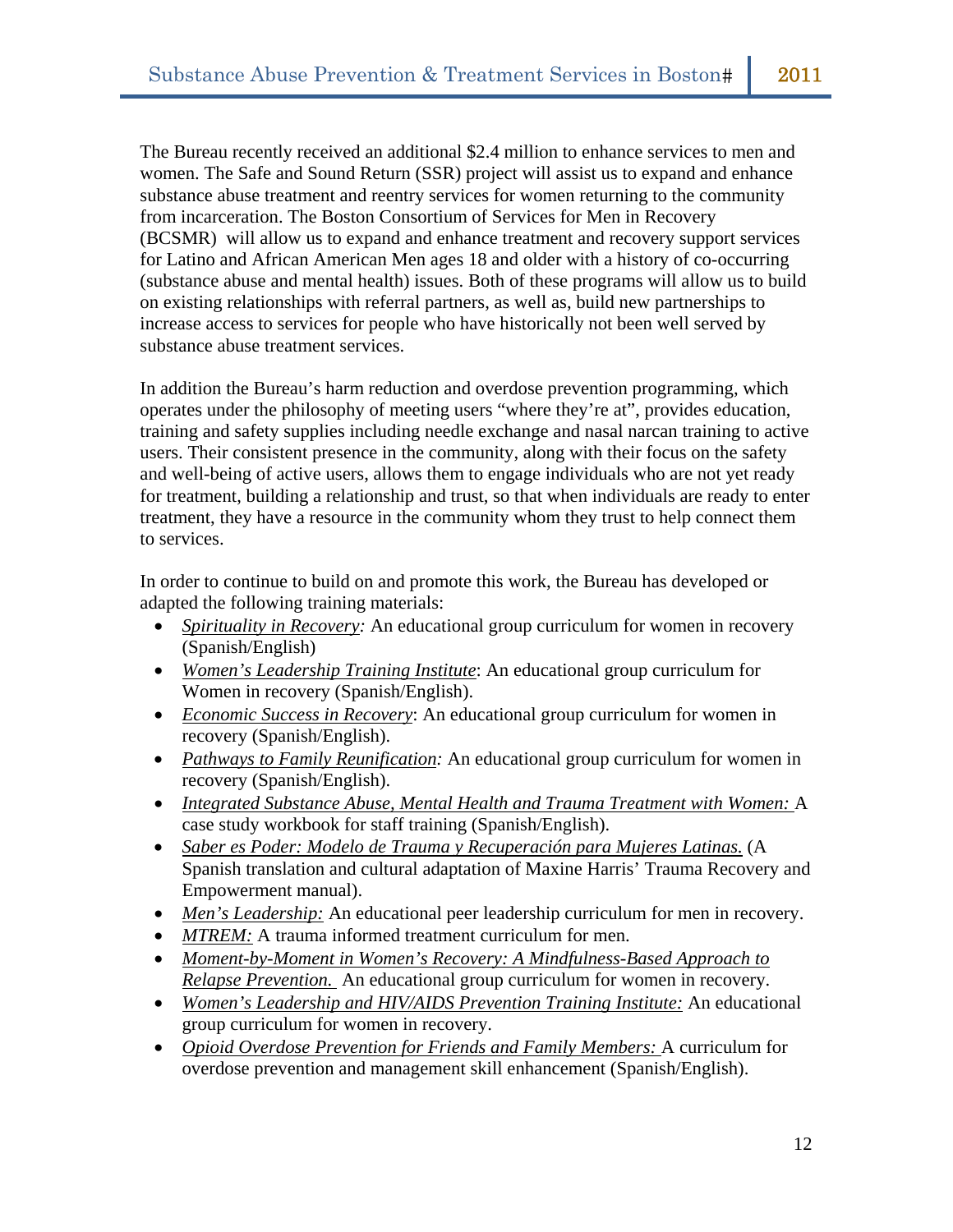• *Opioid Overdose Prevention for Public Safety and Law Enforcement:* A curriculum designed to address fears about calling 911 in an overdose emergency and enhance public safety and law enforcement personnel overdose management skills.

# **Build Local Leadership in Communities to Address Substance Abuse and Addiction**

Beginning in 2002, under the leadership of the Mayor, the Boston Public Health Commission awarded mini-grants (approximately \$8,000 each) to seven neighborhoodbased coalitions throughout the City to help them to build long-term capacity to address substance abuse within their neighborhoods. Since that time, the coalitions have grown both in number and size, in many cases attracting additional, larger funding sources which have allowed them to broaden the scope of their work and emerge as true partners in city-wide efforts to address substance abuse. This City investment allowed the Bureau to win nearly \$2 million in state funding to award eight new prevention grants in nine neighborhoods across the City. Four of these grants fund coalitions in Allston-Brighton, Chinatown, Dorchester, and South Boston to expand their efforts to prevent and reduce alcohol and other drug abuse, with particular emphasis on underage drinking. The other four coalitions, in the South End, Charlestown, Roxbury/Jamaica Plain, and South Boston focus on preventing and reducing fatal and non-fatal opioid overdoses.

A goal of the Bureau's strategic plan is to continue to build this capacity and leadership at the neighborhood level by continuing to provide support, training and other technical assistance to the coalitions, as well as continuing to help them to attract additional funding.

Selected activities of the neighborhood coalitions include:

- Coordinating safe prescription drug disposal events
- Training bartenders and liquor store staff about responsible alcohol serving
- Provide parents with training about how to keep their teens safe during prom season
- Designing media campaigns
- Performing community needs assessments
- Training police officers about overdose prevention and management
- Conduct social host liability workshops with college students and parents
- Work with local colleges and universities and a joint security committee about student safety and underage drinking
- Establish active youth advisory coalitions
- Operate community based outreach efforts to connect substance abusers with treatment services
- Lobby lawmakers for enhanced substance abuse prevention
- Provide incarcerated individuals with overdose prevention skills
- Present at statewide and national conferences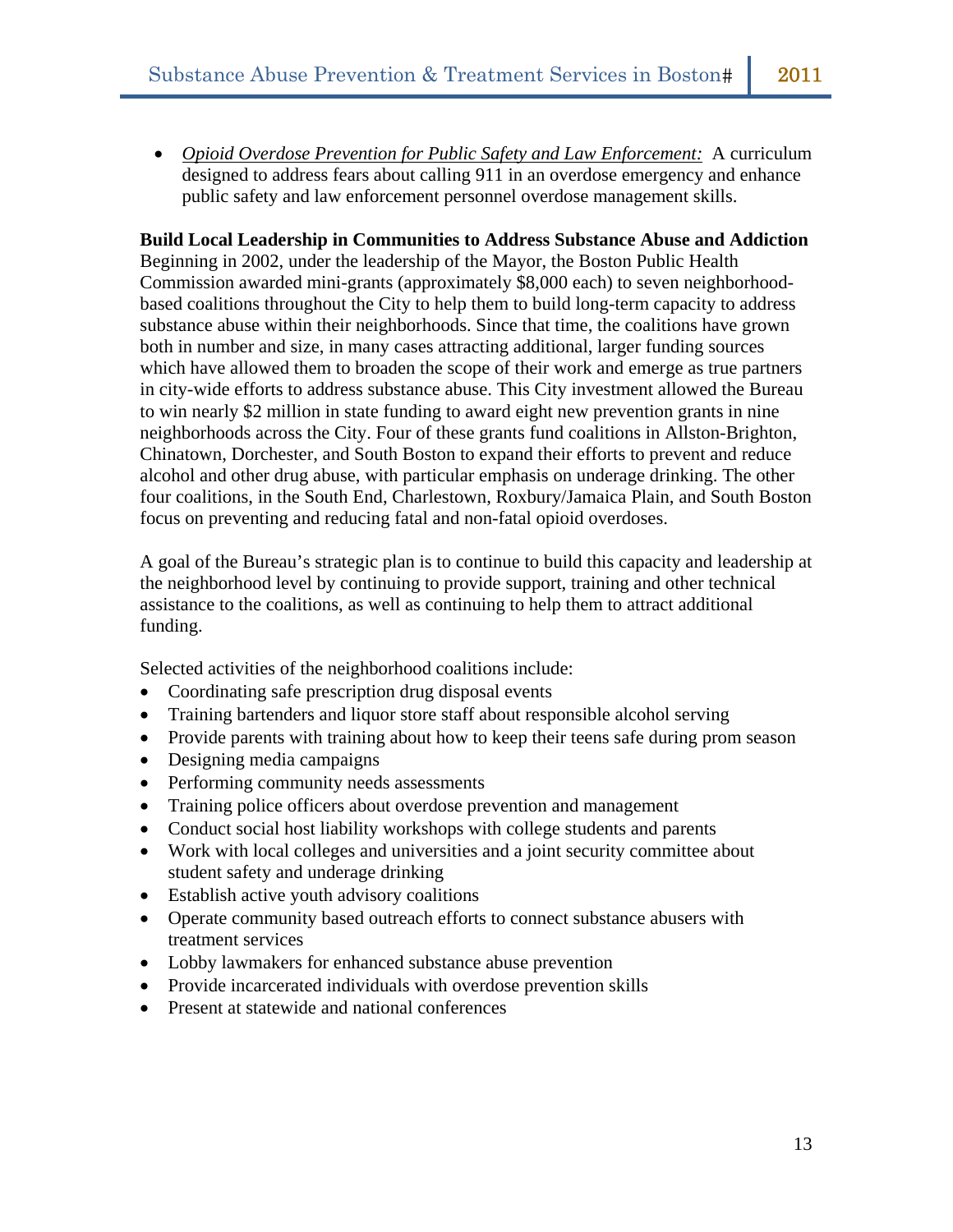# **Getting Involved**

The foundation of all of the substance abuse prevention efforts in Boston is the creativity and dedication of community members. Please consider joining these groups of dedicated people!

• *Neighborhood Coalitions* 

| <b>Coalition</b>                                                      | <b>Contact</b><br><b>Person</b>          | <b>Contact Information</b>                             | <b>Website</b>                 |
|-----------------------------------------------------------------------|------------------------------------------|--------------------------------------------------------|--------------------------------|
| <b>Allston/Brighton</b><br><b>Substance Abuse</b><br><b>Coalition</b> | Helen<br>Connolly/<br><b>Liz Parsons</b> | $(617) 789 - 2967$<br>$(617) 789 - 2140$               | www.abdrugfree.org             |
| <b>Dorchester</b><br><b>Substance Abuse</b><br><b>Coalition</b>       | Adelia<br>Rocha/<br>Meg Rose             | $(617)$ 282-3200 x3172<br>$(617)$ 232-3200             | http://www.mydsac.org          |
| <b>South Boston</b><br><b>Action Council</b>                          | Kay Walsh                                | $(617)$ 269-5160 x126                                  | http://www.theactioncenter.org |
| <b>South Boston</b><br><b>Hope &amp; Recovery</b><br><b>Coalition</b> | Andy Ward                                | 617-534-9500                                           | http://hopeandrecovery.org     |
| <b>Chinatown</b><br><b>Coalition for</b><br><b>Boston</b>             | Jane Leung/<br>Keene Wong                | $(617)$ 482-4243                                       | http://tccboston.org           |
| <b>Charlestown</b><br><b>Substance Abuse</b><br><b>Coalition</b>      | <b>Beth</b><br>Rosenshein                | $(617)$ 726-6684                                       | http://www.csac-chad.org       |
| Roxbury/Jamaica<br><b>Plain Substance</b><br><b>Use Coalition</b>     | Deborah<br>Milbauer                      | info@roxjpcoalition.org                                | http://www.roxjpcoalition.org/ |
| <b>South End</b><br><b>Healthy Boston</b>                             | Alicia Casali                            | alicia@cassconsulting.net                              |                                |
| <b>Project Right</b>                                                  | Michael<br>Kozu                          | mkozu@projectright.org                                 |                                |
| <b>North End</b><br><b>NoDrug</b><br><b>Coalition</b>                 | Mary Wright                              | $(617) 643 - 8064$<br>mlwright@partners.org            |                                |
| <b>East Boston</b><br><b>Coalition</b>                                | Pat Milano                               | $(617) 733 - 7073$                                     |                                |
| <b>Healthy</b><br><b>Roslindale</b><br><b>Coalition</b>               | <b>Steven</b><br>Godfrey                 | 617-635-5185 ext 1306<br>HealthyRoslindale@verizon.net |                                |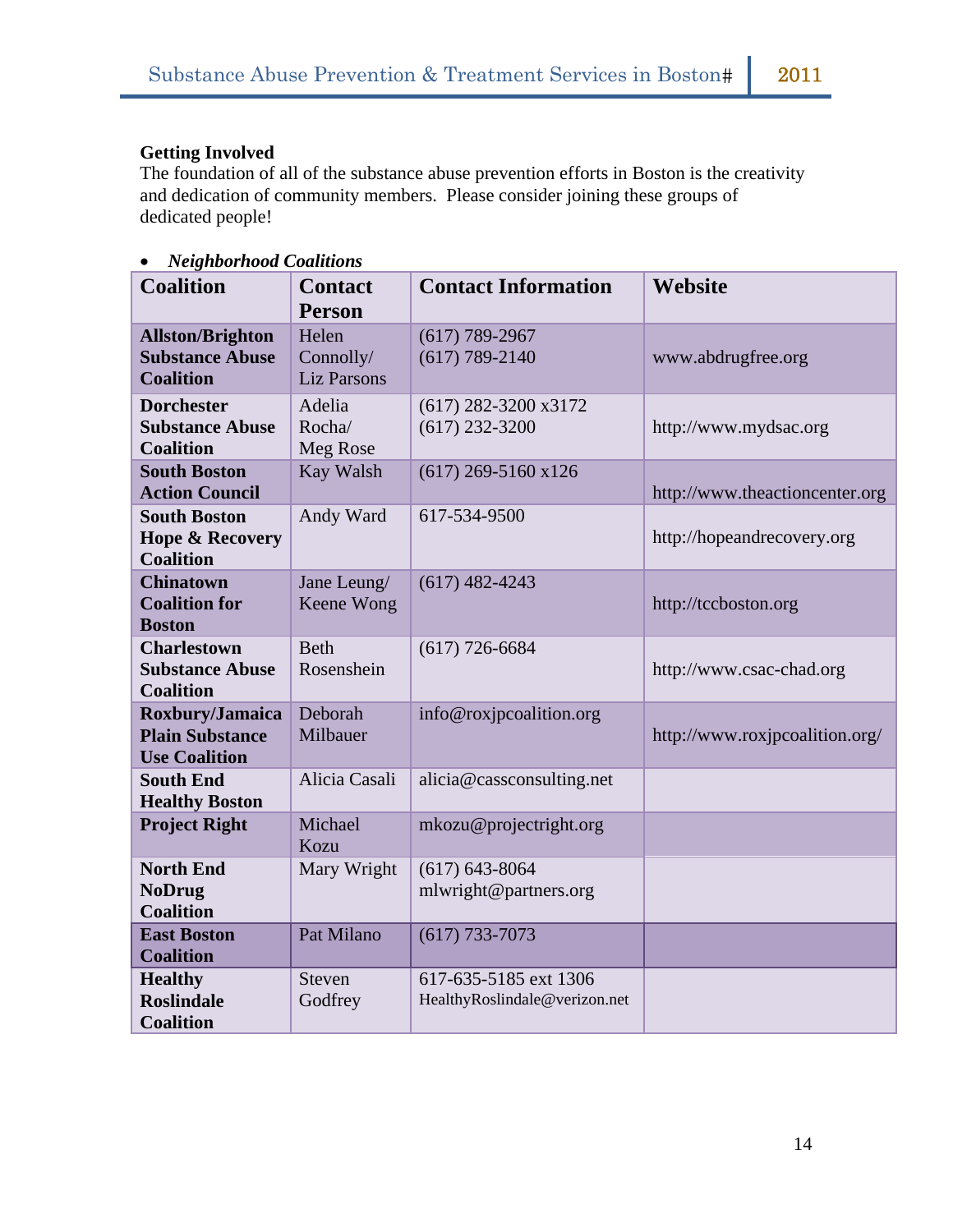# • *Legislative and Community Advocacy*

Additional or continued support from the community and lawmakers ensures a robust system of care. Just a few examples of opportunities to show your support are:

- Attending Recovery Day at the State House
- Encouraging your elected officials to support 911 Good Samaritan legislation
- Attending annual overdose vigils
- Submitting a Letter To the Editor following media reports about substance abuse
- Visit: <http://www.moar-recovery.org/>

# **SPECIAL POPULATIONS**

There are a number of unique or vulnerable population groups that have been historically underserved, hard to reach, poorly understood, or are emerging groups.

While it is expected that at minimum all treatment programs offer culturally appropriate program without regard to age, gender, race/ethnicity, sexual orientation or recovery status, there is an on-going need for specialized programs and services that address the specific cultural and linguistics needs of the following vulnerable populations:

# **Individuals with Co-Occurring Disorder(s) and/or Histories of Trauma**

It is widely acknowledged that the majority of individuals seeking treatment for substance abuse have co-occurring mental health disorders, as well as significant histories of trauma. For some people, treating the underlying mental health disorder or trauma is the first step to addressing substance abuse. These individuals require comprehensive, integrated treatment that addresses the multiple facets of their disease and issues related to it.

# **Individuals Utilizing Medication-Assisted Treatment**

There are a number of medication-assisted treatment options available to help individuals seeking treatment for addiction to opioids. These programs are highly specialized and while they have demonstrated effectiveness, stigma remains toward this model of care resulting in significant barriers to access for individuals seeking this type of treatment or medicated assisted treatment combined with residential treatment.

# **Individuals Who Are Lesbian, Gay, Bisexual, or Transgender**

Lesbian, gay, bi-sexual or transgender (LGBT) people have higher substance use and abuse rates than heterosexual and non-transgender counterparts. Some LGBT people prefer substance abuse treatment specifically designed for LGBT people and some prefer general treatment services that also exhibit comfort and competence in working with a varied clientele. While Boston boasts some of the forefront agencies in the country in working with substance abuse among LGBT people, in general, programs targeted at this specific population are few in number. General treatment programs also need to increase efforts to improve access and treatment efficacy for LGBT people.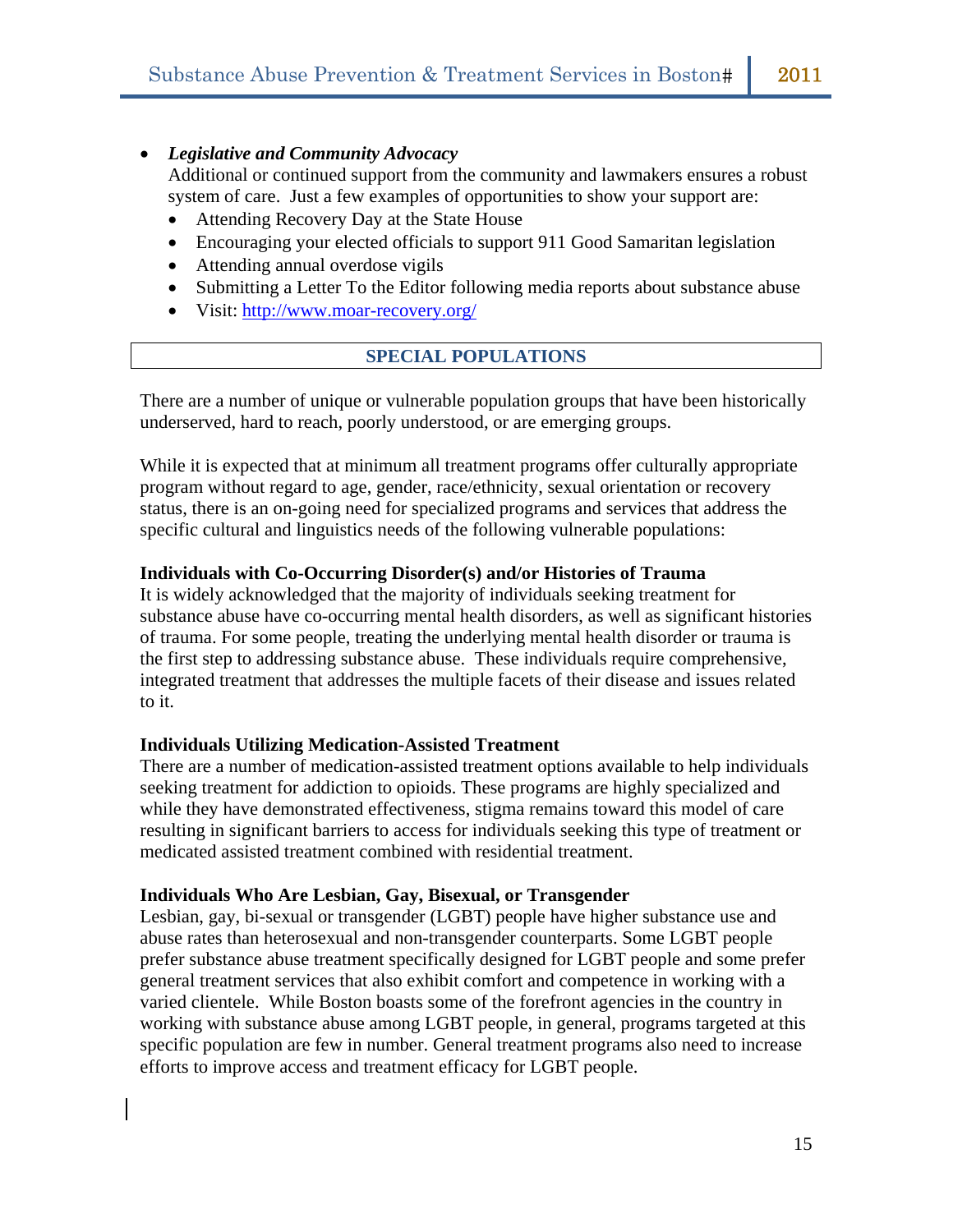### **Pregnant and Postpartum Women**

Pregnant and postpartum women require specialized treatment that takes into account and addresses their unique treatment and medical needs. These programs often aim to keep women with their children and include psycho-educational therapy and skill building groups related to parenting. These programs are highly specialized and resource intensive so access is often limited.

#### **Racial/Ethnic/Linguistic Minority Populations**

Racial and ethnic minority groups have historically been underserved and difficult to engage in many existing treatment models which are most often not designed with specific cultural and linguistic needs in mind. For this reason, specialized programs that are more culturally and linguistically appropriate are needed to improve access and treatment outcomes for these populations.

#### **Elderly Adults**

Similar to sexual health issues, care providers regularly overlook the substance abuse needs of older and geriatric people. For example, routine screening is often overlooked in favor of treating other health conditions despite mounting evidence of considerable substance abuse in elderly populations. Health care for elderly adults should be holistic and include substance abuse screening and substance abuse treatment must enhance capacity to appropriately work with older people.

#### **Youth/Young Adults**

As more and more young people report experimenting with prescription medications, alcohol and other substances at a young age, there is a growing need for increased treatment capacity for this population that addresses their specific developmental needs related to treatment. Young adults, aged 18-25, in particular, engage in treatment less often than older drug using counterparts.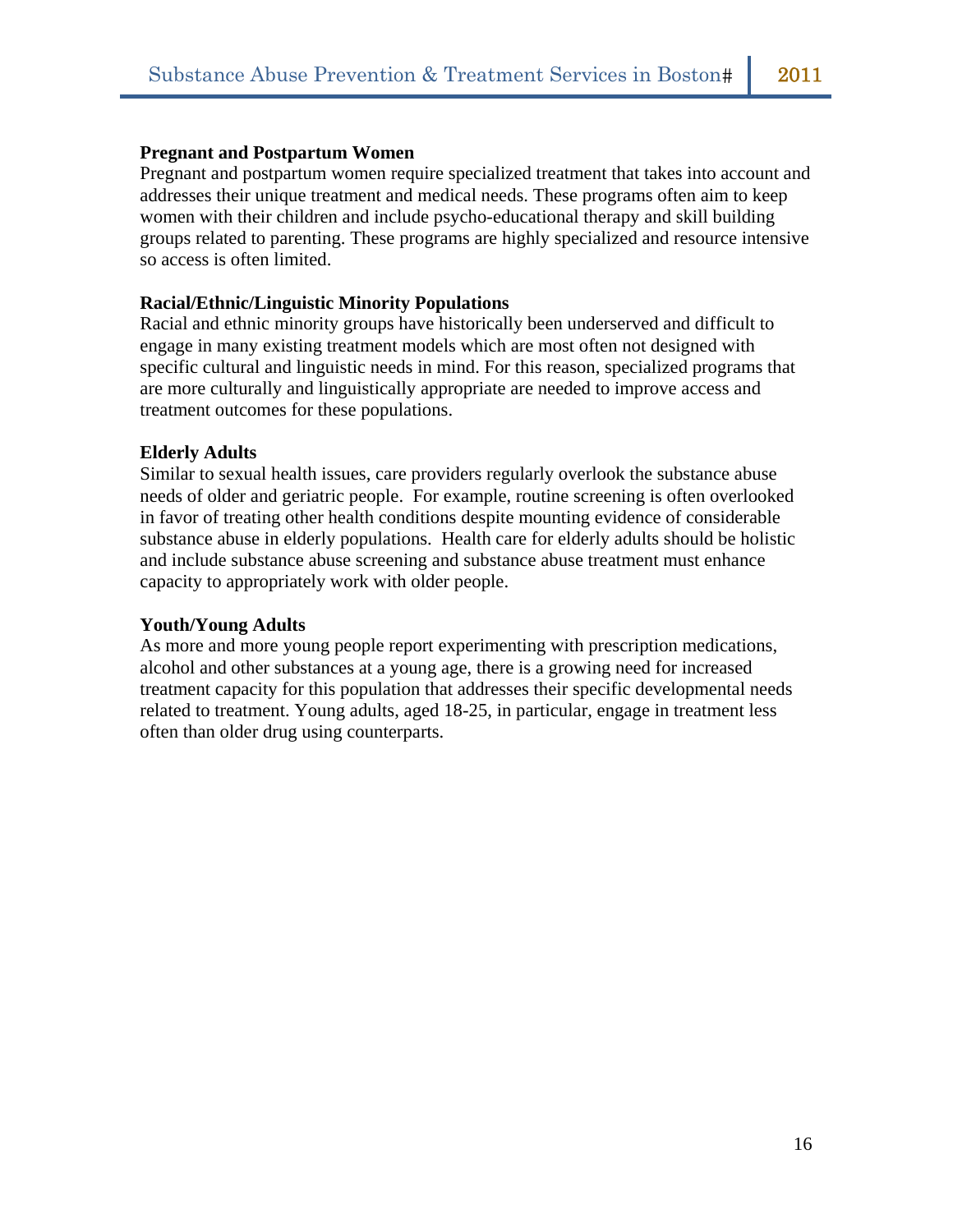# **APPENDIX A – UNDERSTANDING THE DISTINCTION BETWEEN SUBSTANCE USE, ABUSE AND DEPENDENCE**

Substance use and misuse are non-clinical terms. Substance use is a neutral term that simply refers to the act of using a substance without speaking to the nature of this use (i.e. is it appropriate or clinically indicated?). For example, substance use might refer to a person taking a medication as prescribed by a physician. Substance misuse speaks to the use of substance other than as directed or intended. For example, taking a higher dose of a prescribed medication or using it for other purposes than instructed (i.e. taking pain medication to sleep).

Substance abuse and dependence are clinical diagnoses with specific criteria for distinguishing between the two. Used most commonly by providers and payers to determine treatment and payment, the most widely accepted standard for diagnosis of a substance abuse or dependence disorder is defined by the American Psychiatric Association's Diagnostic and Statistical Manual of Mental Disorders (American Psychiatric Association, 1994).

According to APA's definition, substance abuse refers to a pattern of recurrent adverse consequences related to substance use. Substance dependence refers to a pattern of substance use where adverse consequences are accompanied by physical or psychological dependence on a substance. Signs of dependency include: increased tolerance or need for increased amounts of substance to attain the desired effect, withdrawal symptoms with decreased use, unsuccessful efforts to decrease use, increased time spent in activities to obtain substances, withdrawal from social and recreational activities, and continued use of substance even though physical or psychological problems are continually encountered.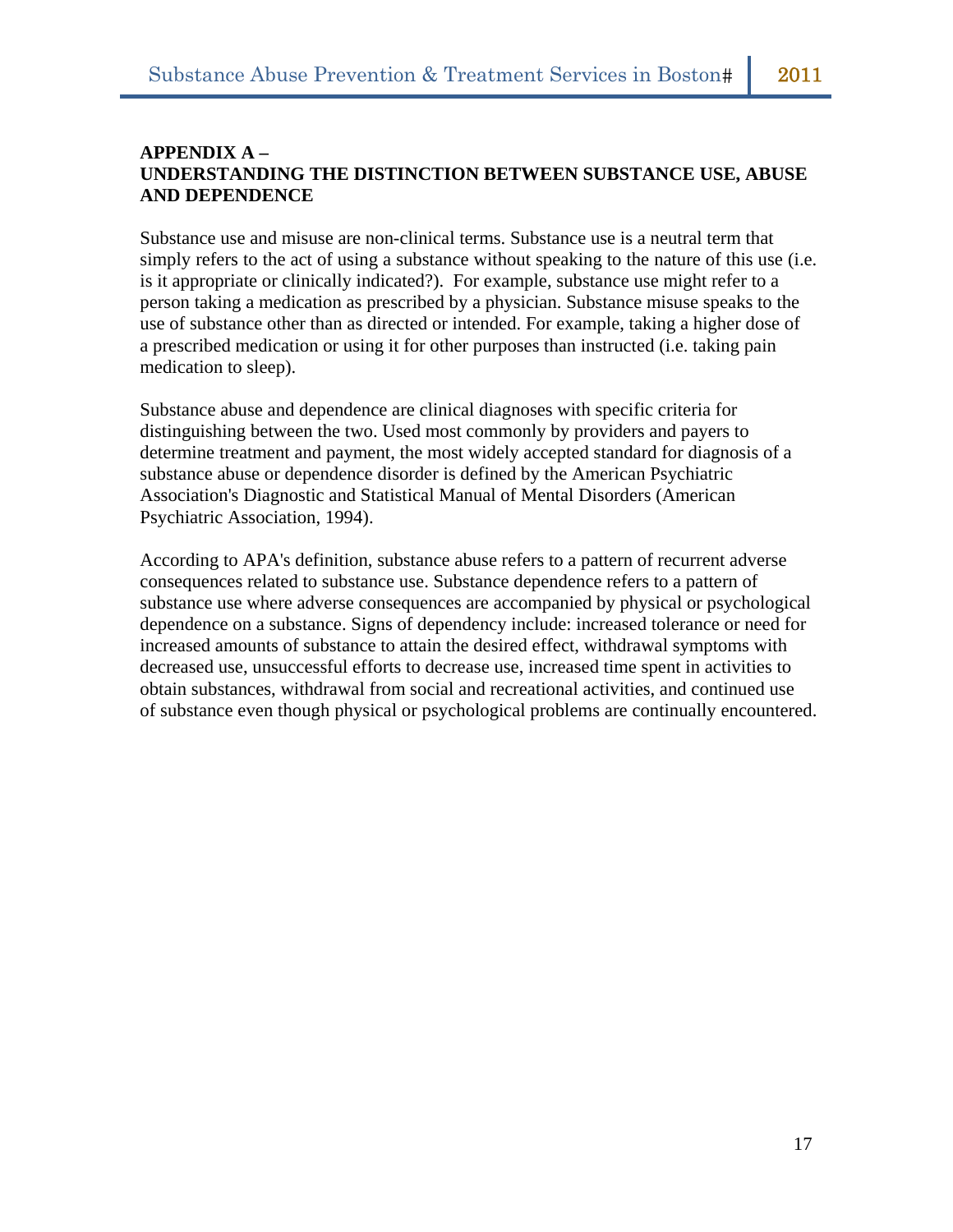# **APPENDIX B – PROGRAMS AND SERVICES AVAILABLE DIRECTLY THROUGH THE BOSTON PUBLIC HEALTH COMMISSION**

The following are a list of substance abuse-related programs and services available directly through the City's local health department:

# **Prevention and Risk Reduction Services**

Works directly with communities to reduce and prevent the poor health outcomes associated with substance use. Prevention and Harm Reduction is divided into two programs:

• **Community Prevention Services** 774 Albany Street, Boston, MA 02118 | 617-534-2182

Utilizes partnerships with neighborhood coalitions to increase knowledge and awareness of substance use, address environmental barriers to risk reduction and treatment, and build long-term capacity within Boston neighborhoods for addressing substance abuse.

• **AHOPE** (Addicts Health Opportunity Prevention Education) 774 Albany Street, Boston, MA 02118 | 1-800-383-2437

Utilizes mobile van services, street outreach and home visits to provide education, training and safety supplies to active users to reduce the spread of HIV and Hepatitis infections and to prevent fatal and nonfatal overdose. Services include free, legal and anonymous needle exchange, overdose prevention and nasal narcan education, on-site testing and treatment referrals.

# **Resource and Referral Services**

• **Resource and Referral Center** (formerly known as Central Intake Unit/ "Room 5") 774 Albany Street, Boston, MA 02118 | 617-534-5554 Hours: Monday - Friday: 7:00 AM - 3:00 PM

Offers walk-in substance abuse triage and level of care assessment that provides referrals to the Bureau's outpatient counseling, acupuncture and opioid treatment services. The Center also makes referrals for detoxification and residential programs to other agencies in Boston.

# **Treatment and Recovery Support Services**

Provides high-quality, comprehensive and culturally appropriate treatment and recovery support services to residents of Boston, particularly to vulnerable and emerging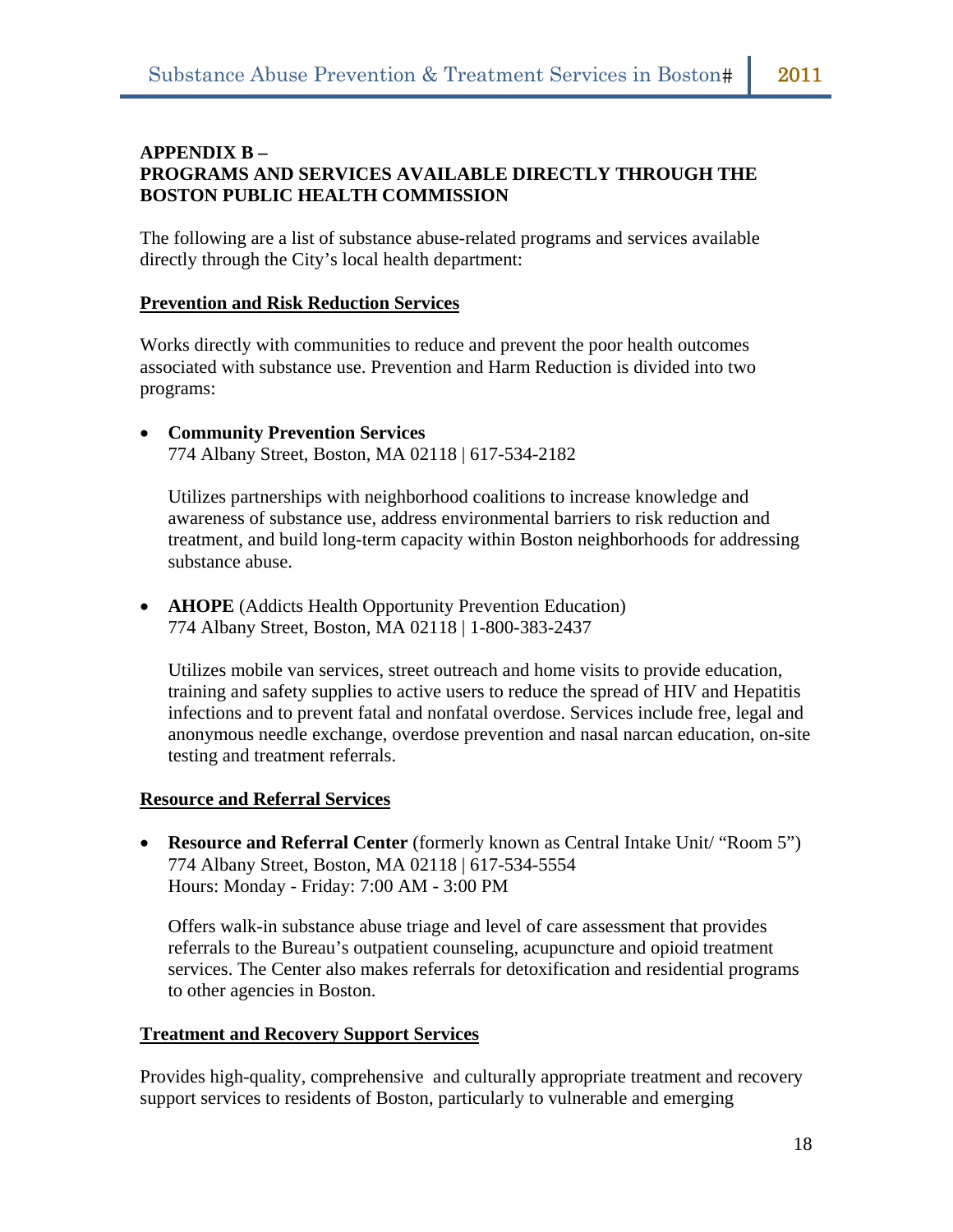populations and those historically difficult to engage in services. All of our treatment programs are licensed by the Massachusetts Department of Public Health.

#### **Opioid Treatment Services**

Referral information through Central Intake/ "Room 5" 774 Albany Street Boston, MA 02118

Provides outpatient methadone maintenance in conjunction with outpatient counseling for individuals seeking treatment for opioid addiction.

#### **Residential Services**

#### • **Entre Familia**

211 River Street Mattapan, MA 02126 | 617-534-2922

Provides year-long residential substance abuse treatment for Latina women and their children.

#### **Outpatient Counseling Services**

#### • **Men's Health and Recovery**

774 Albany Street, 3rd fl, Boston, MA 02118 | 617-534-2185

Provides specialized outpatient substance abuse treatment with supportive case management for men. Specialized services for non-English speakers are available.

• **Outpatient Services for Women**- **Mom's Project, MORE and Safe and Sound Return**

774 Albany St., 4th fl, Boston, MA 02118 | 617-534-7411

Provides specialized outpatient substance abuse treatment with supportive case management for women. Offers two levels of care: comprehensive outpatient treatment (Mom's Project) and intensive outpatient treatment (MORE).

Safe and Sound Return Project is a special program of the Mom's Project offering supportive (needs space) case management to meet the unique needs of women reentering the community from incarceration.

All women begin in the Mom's Project. Specialized services for non-English speakers are available, as well as limited childcare to assist participation in treatment.